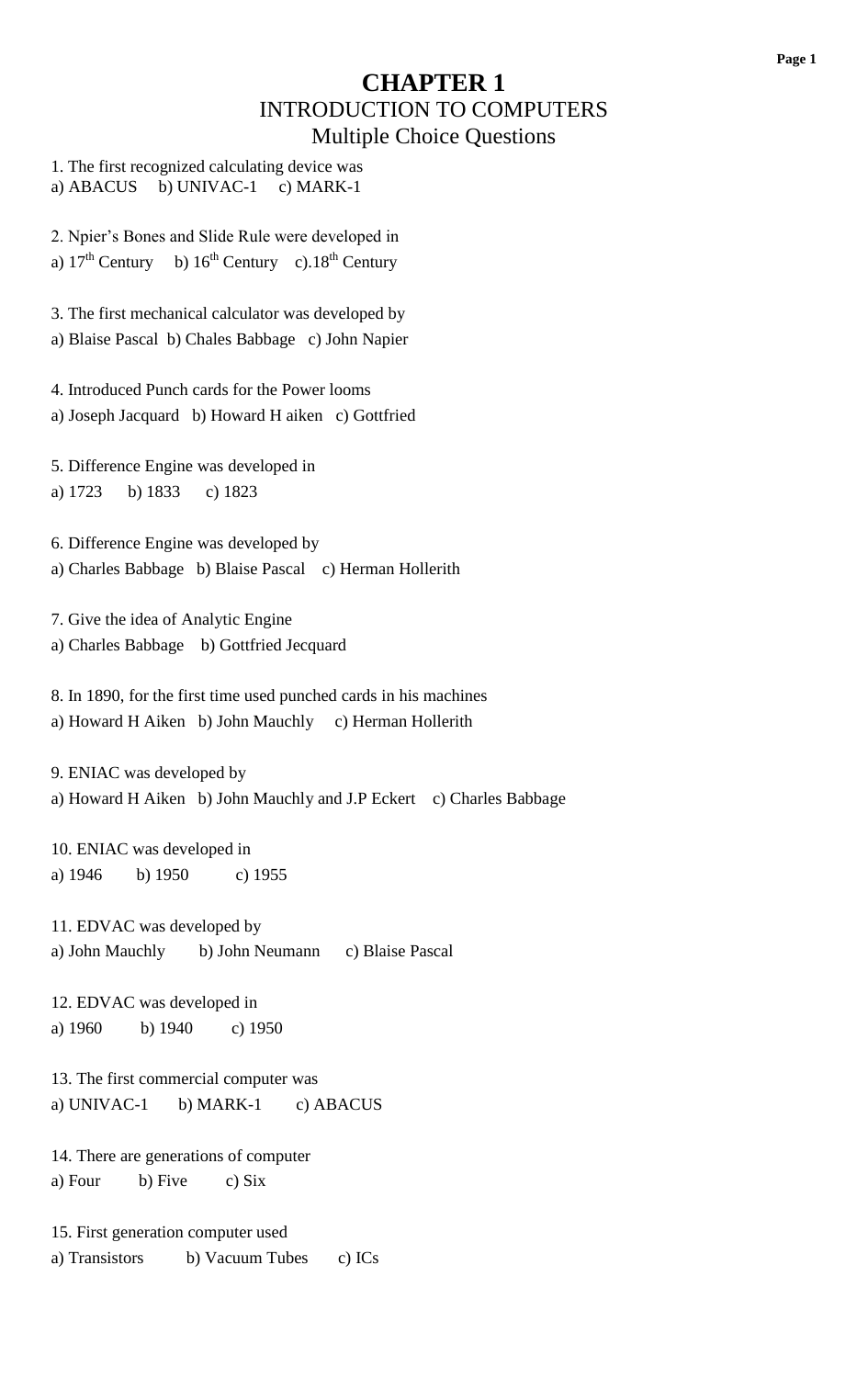16. ENIAC, EDVAC and UNIVAC were the generation computers a) First b) Second c) Third

17. First generation computers were developed between a) 1955-1965 b) 1970-1980 c) 1945-1955

18. Were used in  $2<sup>nd</sup>$  generation computers a) Transistors b) Vacuum Tubes c) Microchip

19. UNIVAC-II, IBM 1401 were the generation computers a) First b) Second c) Third

20. Second generation computers were developed between a) 1955-1966 b) 1970-1980 c) 1945-1954

21. The third generation computers used a) ICs b) Vacuum Tubes c) Microchip

22. IBM system/350 series were the generation computers a) First b) Second c) Third

23 Third generation computers were developed between a) 1964-1970 b) 1956-1960 c) 1945-1955

24. Microprocessors were used in generation computers a)  $4<sup>th</sup>$ b)  $2<sup>nd</sup>$ c)  $3<sup>rd</sup>$ 

25. Microcomputers are belonging to generation of computers a)  $4<sup>th</sup>$ b)  $2<sup>nd</sup>$ c)  $3<sup>rd</sup>$ 

26. Computers can be classified into types a) Two b) Three c) Four

27. Hybrid computer is the mixture of computers a) Digital and Analog b) Analog and Analog c) Digital and Digital

28. Digital computers can be classified into types a) Three b) Two c) Four

29. Computers represent physical quantities like speed, weight a) Digital b) Analog c) Hybrid

30. Analog clock, Analog Thermometer are the examples of computers a) Digital b) Analog c) Hybrid

31. ABACUS was developed by a) Americans b) Chinese c) Britain

32. Analytic Engine consists of units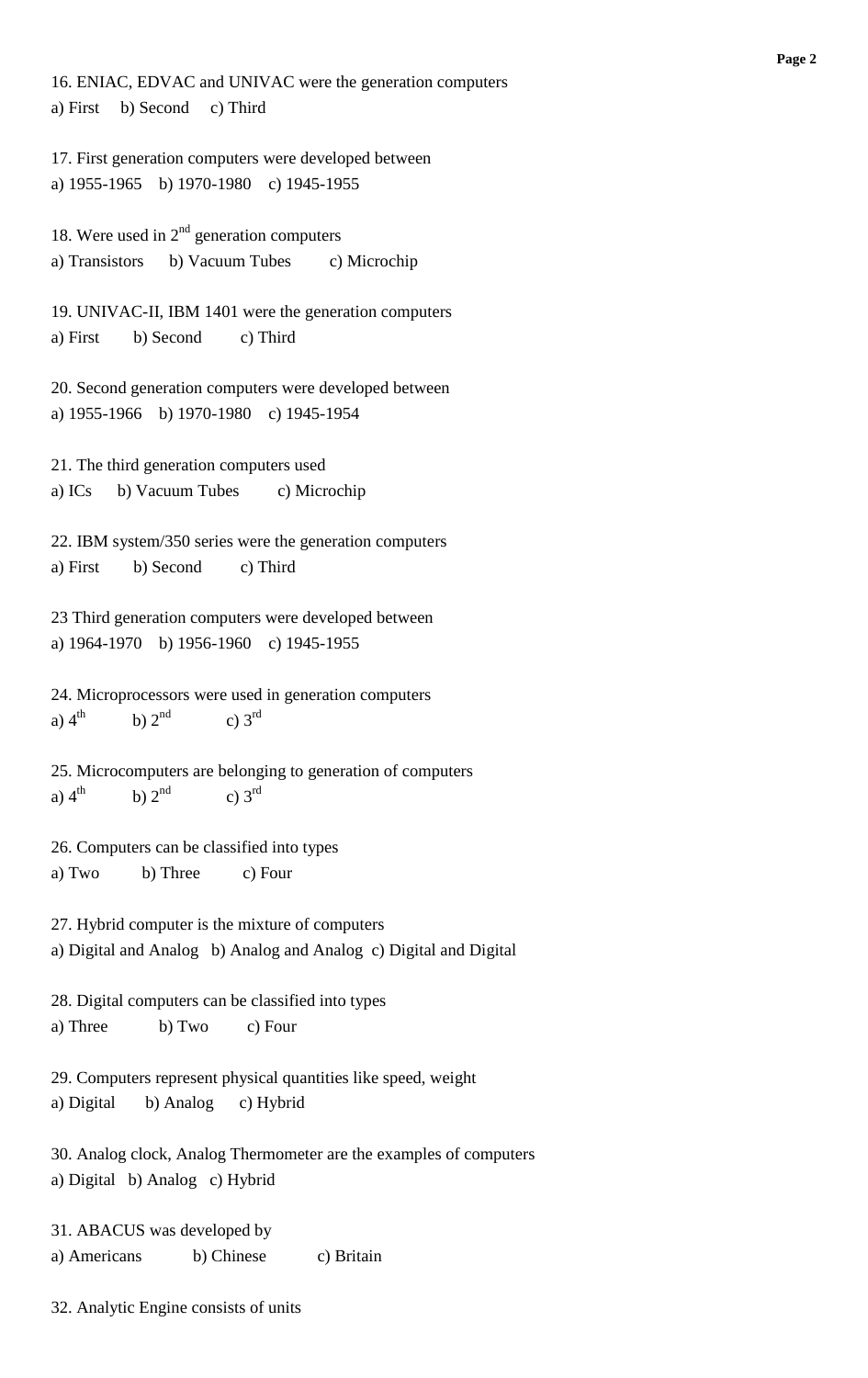| a) Two<br>b) Four<br>c) Five                                                                                                                                                                 |  |  |  |  |  |
|----------------------------------------------------------------------------------------------------------------------------------------------------------------------------------------------|--|--|--|--|--|
| 33. HLL stands for                                                                                                                                                                           |  |  |  |  |  |
| a) Hardware Label List<br>b) High Level Language                                                                                                                                             |  |  |  |  |  |
| 34. The rules of a computer language are called of language<br>b) Logic<br>a) Syntax<br>c) Style                                                                                             |  |  |  |  |  |
| 35. The computer languages that are closed to human language are called<br>a) High Level Language b) Low level Language                                                                      |  |  |  |  |  |
| 36. The programs inside the computer are called<br>a) Software<br>b) Hardware<br>c) Firmware                                                                                                 |  |  |  |  |  |
| 37. There are types of software<br>a) $3$<br>b)2<br>$c)$ 4<br>38. Fortran stands for                                                                                                         |  |  |  |  |  |
| a) Formula Translation<br>b) Formula Techniques<br>39. Java is a language                                                                                                                    |  |  |  |  |  |
| a) Object Oriented<br>b) Non Structured<br>40. IBM stands for<br>a) International Business Management b) International Bar Member c) International Business Machine                          |  |  |  |  |  |
| 41. IC stands for<br>b) Intelligent Computer c) Intelligent Cylinder<br>a) Integrated Circuit                                                                                                |  |  |  |  |  |
| 42. CRAY1, CRAY2 computers re the examples of computers<br>b) Mini<br>c) Micro<br>a) Super                                                                                                   |  |  |  |  |  |
| 43. UPC stands for<br>a) Universal Production Code<br>b) Untreatable Power Cylinder                                                                                                          |  |  |  |  |  |
| 44. CAI stands for<br>b) Computer Assisted Instructions<br>a) Computer Aided Instructions                                                                                                    |  |  |  |  |  |
| 45. CAI systems have major types<br>a) Four<br>b) Five<br>c) Three                                                                                                                           |  |  |  |  |  |
| 46. CMI stands for<br>a) Computer Managed Intelligent b) Computer Managed Instructions<br>47. CAD stands for<br>a) Computer Aided Design b) Computer Assisted Design c) Computer Area Design |  |  |  |  |  |
| 48. BASIC language was developed in<br>a) 1945<br>b) $1964$<br>c) $1970$                                                                                                                     |  |  |  |  |  |
| 49. BASIC language was developed by<br>a) John Kemeny<br>b) Blaise Pascal<br>c) John Backus                                                                                                  |  |  |  |  |  |

**Page 3**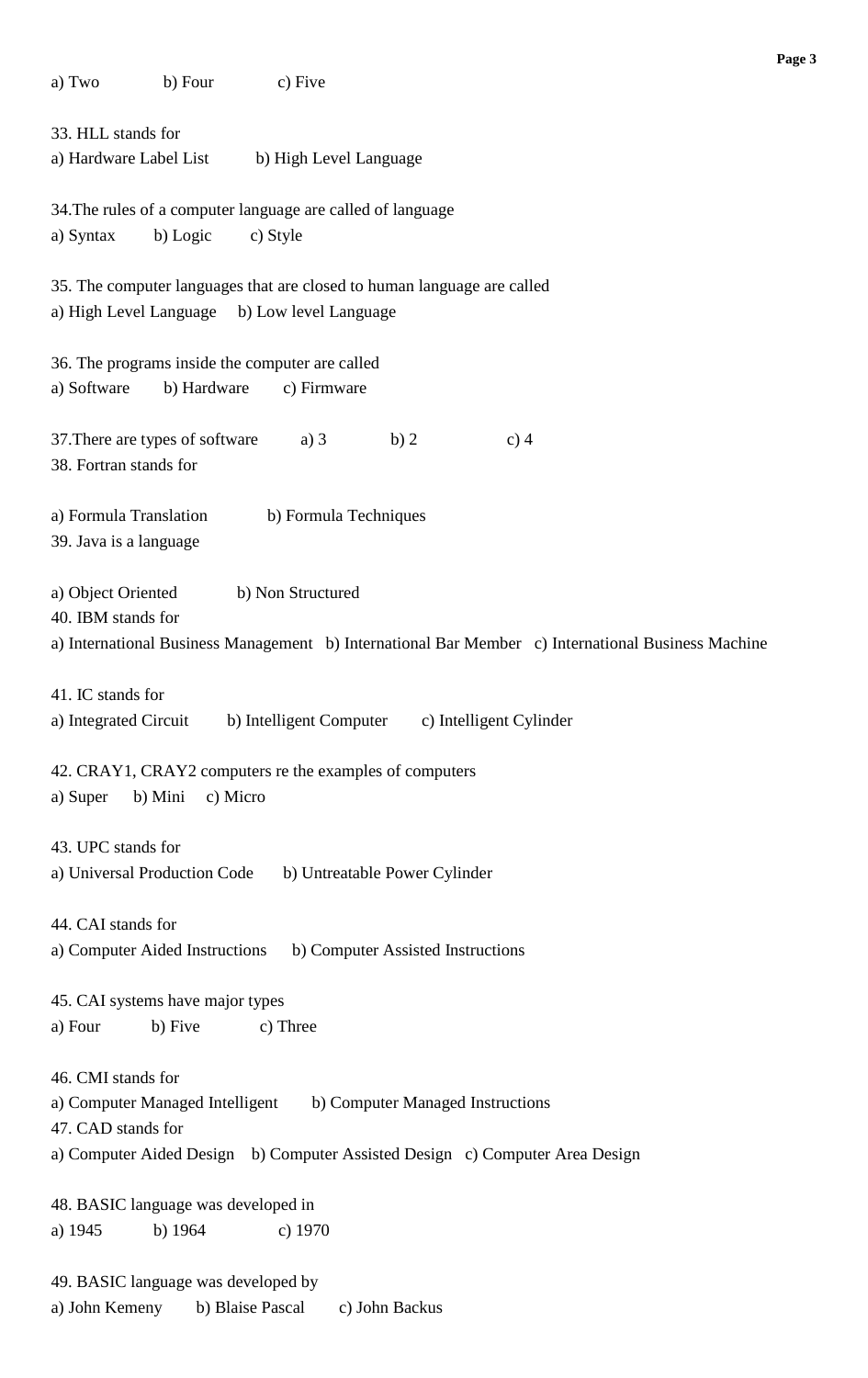50. FORTRAN was developed in a) 1945 b) 1957 c) 1960 51. FORTRAN was developed by a) John Kemeny b) Blaise Pascal c) John Backus 52. COBOL was developed in a) 1959 b) 1970 c) 1980 53. PASCAL language was developed by a) Professor Niclaus Wirth b) Blaise Pascal c) JohnBackus 54. C language is developed in late a) 1950's b) 1960's c) 1970's 55.Unix operating system is developed in language a) C b) Pascal c) Cobol 56. C++ was developed by a) John Kemeny b) Bjarne Stroustrup c) John Backus 57. C++ was developed in the early a) 1980s b) 1970s c) 1960s 58. JAVA language is developed in a) 1991 b) 1980 c) 1970s 59. Assembler is used to convert language program into machine language a) Assembly b) High level language c) Pascal 60. A computer cannot directly understand level language a) Low b) High c) Middle 61. A Compiler is software a) System b) Application c) Productivity 62. An Assembler is software a) System b) Application c) Productivity 63. A Compiler is used to convert level language program into machine language a) Low b) High c) Middle 64. A program written by the programmer in any language is called a) Source program b) Object program c) Executable program 65. The output from the compiler or assembler is called program a) System b) Object c)Executable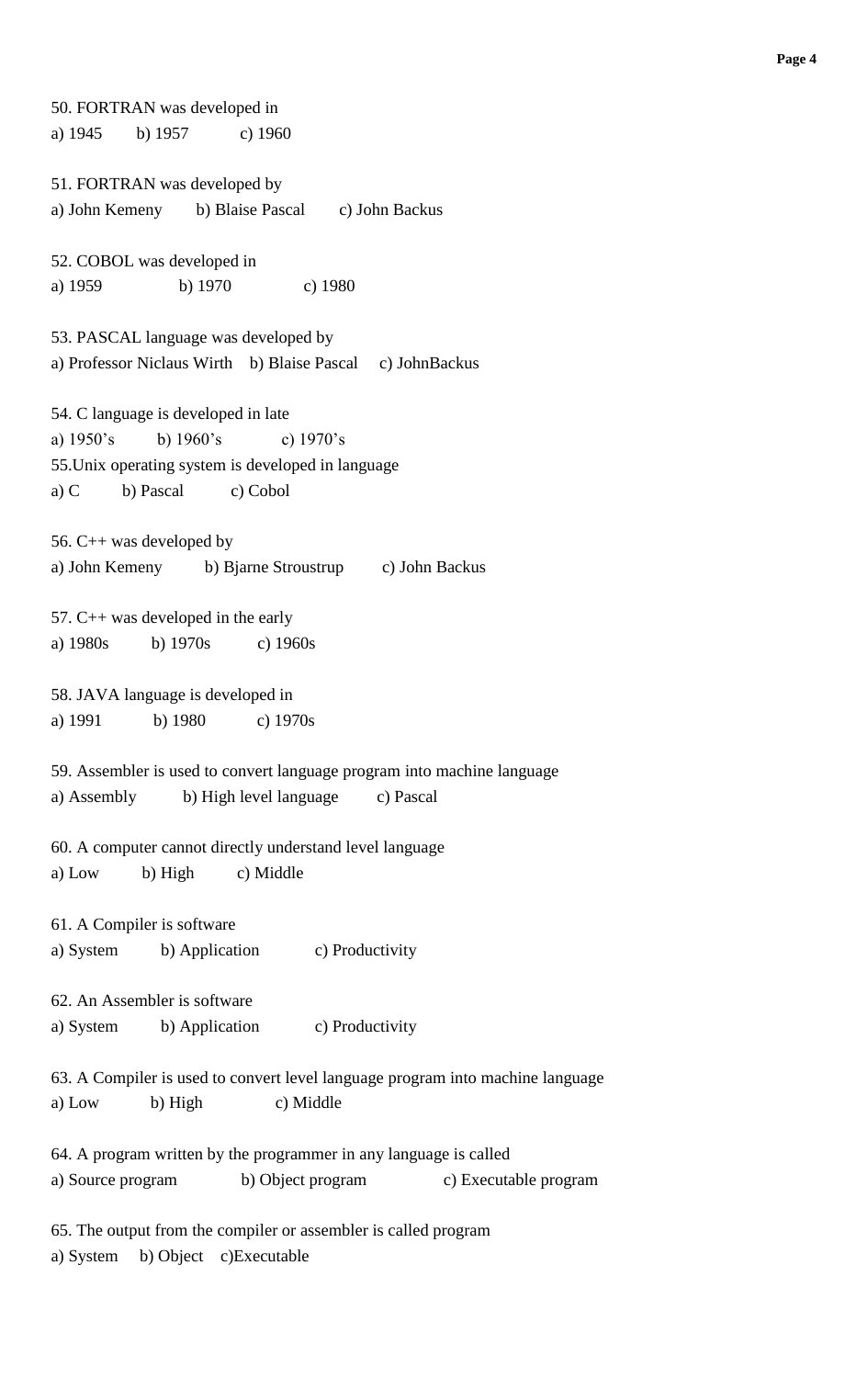66. Interpreter is software a) System b) Application c) Firmware 67. Interpreter is used to convert level language program into machine language a) Low b) High c) Middle 68. Interpreter converts the source code into machine language a) Whole program b) Line by line 69.Compiler compiles the program at a time a) Whole b) Line by line 70. Which of the following is not an object oriented language a) Pascal with object b) Java c) Fortran 71.Which of the following is not an operating system a) MS OFFICE b) Windows 98 c)  $OS/2$ 72. Which of the following is a low level language a) C++ b) FORTRAN c) Machine Language 73. Which of the following is not a High level language a)  $C++$  b) FORTRAN c) LINUX 74 Which of the following is an example of Firmware a) Instructions written in BIOS b) DOS c) Windows 2000 75. The program that contain instructions to operate a device is called a) Device driver b) Device operator c) Device Linking 76. Which of the following is not application packages a) Excel b) Unix c) Win Word **CHAPTER 2 COMPUTER COMPONENTS**

1. Microcomputers have basic components

a) Three b) Two c) Four

2. Devices that are used to receive data inside the computer are called devices

a) Input b) Out put

3. Is the most common input device a) Mouse b) Joystick c) Keyboard

4. CPU stands for

a) Central Processing Unit b) Control Panel Unit c) Control Processing Unit

5. Is a volatile memory a) RAM b) ROM c) PROM

6. Is a non-volatile memory a) RAM b) ROM c) PROM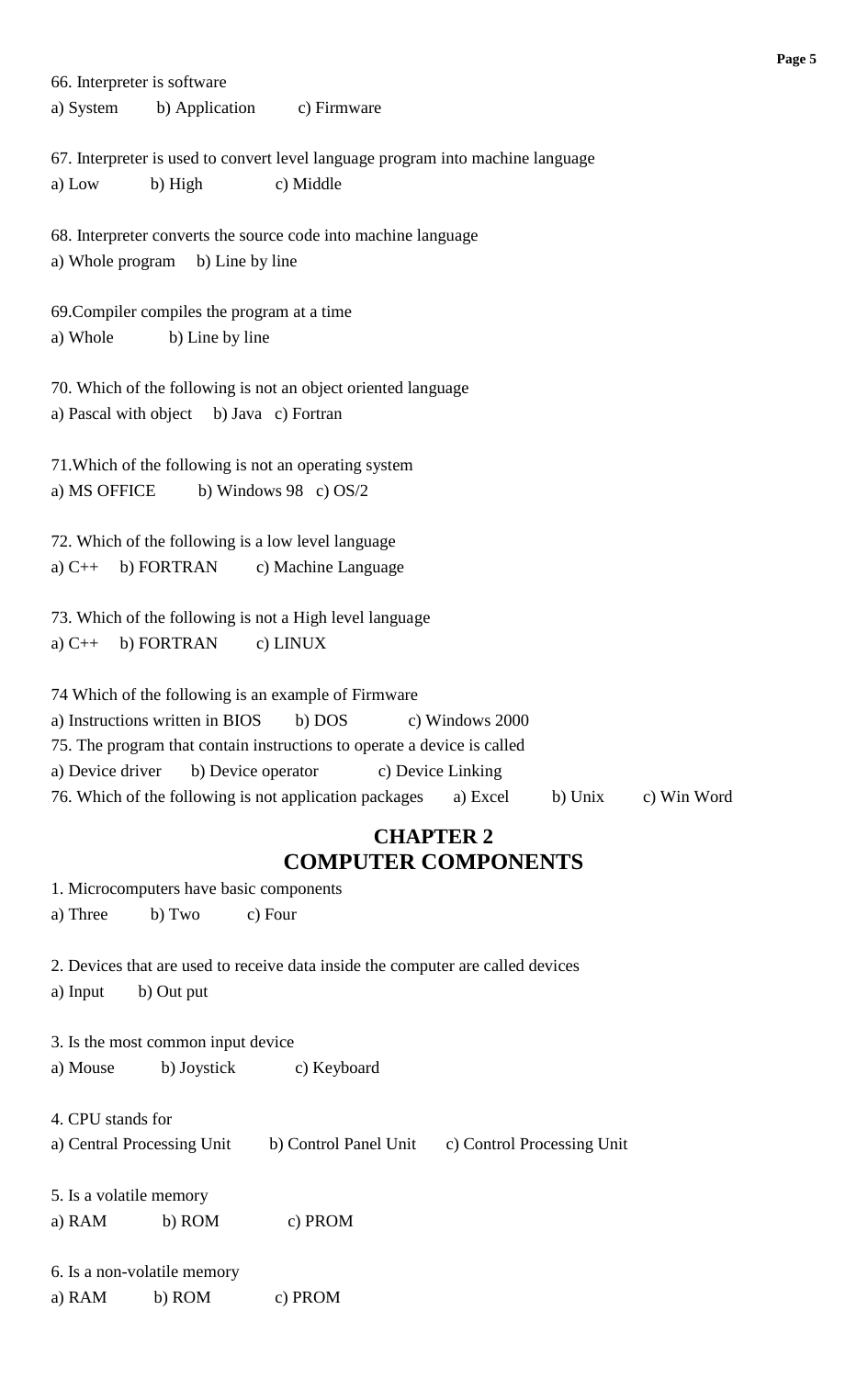| 7. Is a directly accessible temporary memory                            |  |  |  |  |  |
|-------------------------------------------------------------------------|--|--|--|--|--|
| b) ROM<br>a) RAM<br>c) CDROM                                            |  |  |  |  |  |
| 8. Printer and Monitor are examples of                                  |  |  |  |  |  |
| a) Input devices<br>b) Output devices<br>c) Control devices             |  |  |  |  |  |
|                                                                         |  |  |  |  |  |
| 9. The backbone of computer is its                                      |  |  |  |  |  |
| a) Computer Bus<br>b) Control Panel<br>c) Computer Ports                |  |  |  |  |  |
|                                                                         |  |  |  |  |  |
| 10. CU stands for                                                       |  |  |  |  |  |
| b) Control Universal<br>a) Control Unit<br>c) None of these             |  |  |  |  |  |
|                                                                         |  |  |  |  |  |
| 11. ALU perform                                                         |  |  |  |  |  |
| a) Arithmetic functions<br>b) Control functions<br>c) None of these     |  |  |  |  |  |
|                                                                         |  |  |  |  |  |
|                                                                         |  |  |  |  |  |
| 12. MU stands for                                                       |  |  |  |  |  |
| b) Memory Unit<br>c) None of these<br>a) Management Unit                |  |  |  |  |  |
|                                                                         |  |  |  |  |  |
| 13. The function of MU is to                                            |  |  |  |  |  |
| a) Store Information b) Perform arithmetic functions c) Control devices |  |  |  |  |  |
|                                                                         |  |  |  |  |  |
| 14. Unit controls the execution of instructions inside the computer     |  |  |  |  |  |
| b) Control<br>c) ALU<br>a) Memory                                       |  |  |  |  |  |
|                                                                         |  |  |  |  |  |
| 15. The input/output operations of the computer is controlled by        |  |  |  |  |  |
| a) Control Unit b) ALU<br>c) MU                                         |  |  |  |  |  |
|                                                                         |  |  |  |  |  |
| 16. ALU consists of sections                                            |  |  |  |  |  |
| a) Three b) Two c) Four                                                 |  |  |  |  |  |
|                                                                         |  |  |  |  |  |
| 17. Arithmetic operations in the ALU are performed by section           |  |  |  |  |  |
| a) Arithmetic b) Memory c) Control                                      |  |  |  |  |  |
|                                                                         |  |  |  |  |  |
|                                                                         |  |  |  |  |  |
| 18. Section of ALU performs logical operations                          |  |  |  |  |  |
| b) Memory c) Logical<br>a) Control                                      |  |  |  |  |  |
|                                                                         |  |  |  |  |  |
| 19. Is the memory of CPU to hold data or instructions                   |  |  |  |  |  |
| b) ROM<br>a) RAM<br>c) Register                                         |  |  |  |  |  |
|                                                                         |  |  |  |  |  |
| 20. The registers that hold memory address are called register          |  |  |  |  |  |
| b) Stack c) Accumulator<br>a) Address                                   |  |  |  |  |  |
|                                                                         |  |  |  |  |  |
| 21. The computer bus that carry data is called                          |  |  |  |  |  |
| b) Address Bus<br>a) Data Bus<br>c) Control Bus                         |  |  |  |  |  |
|                                                                         |  |  |  |  |  |
| 22. Accumulator register can be used as byte register                   |  |  |  |  |  |
| $b)$ 2 Byte<br>c) Both of them<br>a) 1 Byte                             |  |  |  |  |  |
|                                                                         |  |  |  |  |  |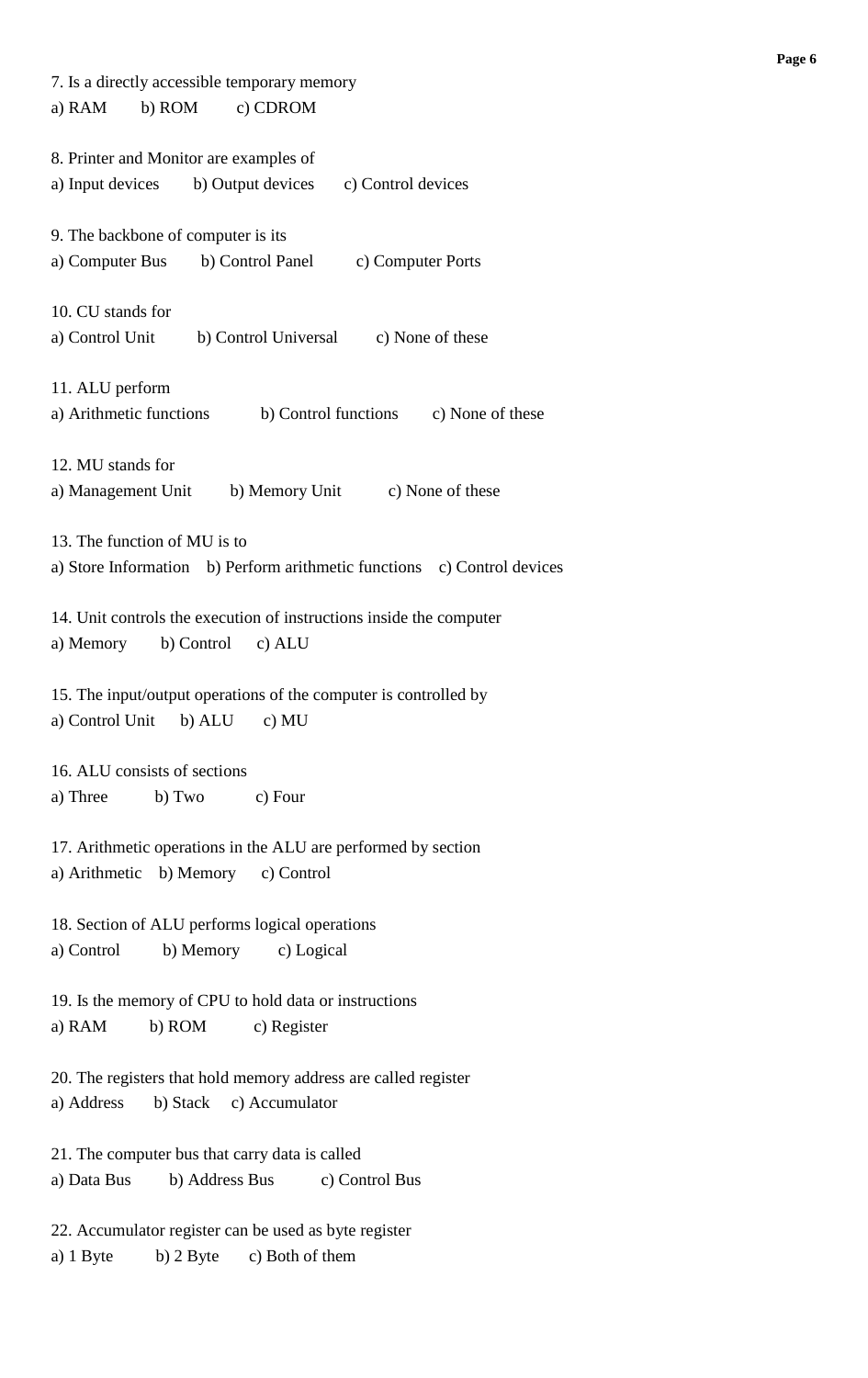| a) CPU b) ALU c) MU                                     |  |
|---------------------------------------------------------|--|
|                                                         |  |
| 24. The output is taken by the unit in the computer     |  |
| b) CPU<br>a) Input<br>c) Output                         |  |
|                                                         |  |
| 25. A is the smallest unit of the memory                |  |
| b) Byte c) Word<br>a) Bit                               |  |
| 26. A nibble consists of bits                           |  |
| a) $2$<br>b)4<br>c) 6                                   |  |
|                                                         |  |
| 27. A Byte consists of bits                             |  |
| a) $4$<br>b)6<br>c) 8                                   |  |
|                                                         |  |
| 28. A Byte consists of bits                             |  |
| a) 20<br>b) $16$<br>c) 8                                |  |
|                                                         |  |
| 29. 1 Kilo Byte consists of bytes                       |  |
|                                                         |  |
| a) 1000<br>b) $1024$<br>c)2040                          |  |
| 30. 1 Mega Byte consists of Kilobytes                   |  |
| a) 1000<br>b) $1024$<br>c)2040                          |  |
|                                                         |  |
| 31. MB stands for                                       |  |
| c) Magnetic byte<br>a) Mega Byte<br>b) Mega Bit         |  |
|                                                         |  |
| 32. GB stands for                                       |  |
| b) Giga Bit<br>a) Giga Byte<br>c) None of these         |  |
|                                                         |  |
| 33. TB stands for                                       |  |
| b) Tera Bit<br>c) Tetra Byte<br>a) Tera Byte            |  |
|                                                         |  |
| 34. 1 GB consists of MB                                 |  |
| a) 1000<br>b) $1024$<br>c) $2040$                       |  |
|                                                         |  |
| 35. 1 TB consists of GB                                 |  |
| a) $1024$ b) $1000$<br>c) $2040$                        |  |
|                                                         |  |
| 36. Controls and supervises all the units of a computer |  |
| $c)$ CU                                                 |  |
| a) CPU<br>b) ALU                                        |  |
|                                                         |  |
| 37. Addition, subtraction is done by                    |  |
| a) CPU<br>b) ALU<br>$c)$ CU                             |  |
|                                                         |  |
| 38. Logical operations are done by                      |  |
| b) ALU<br>a) CPU<br>$c)$ CU                             |  |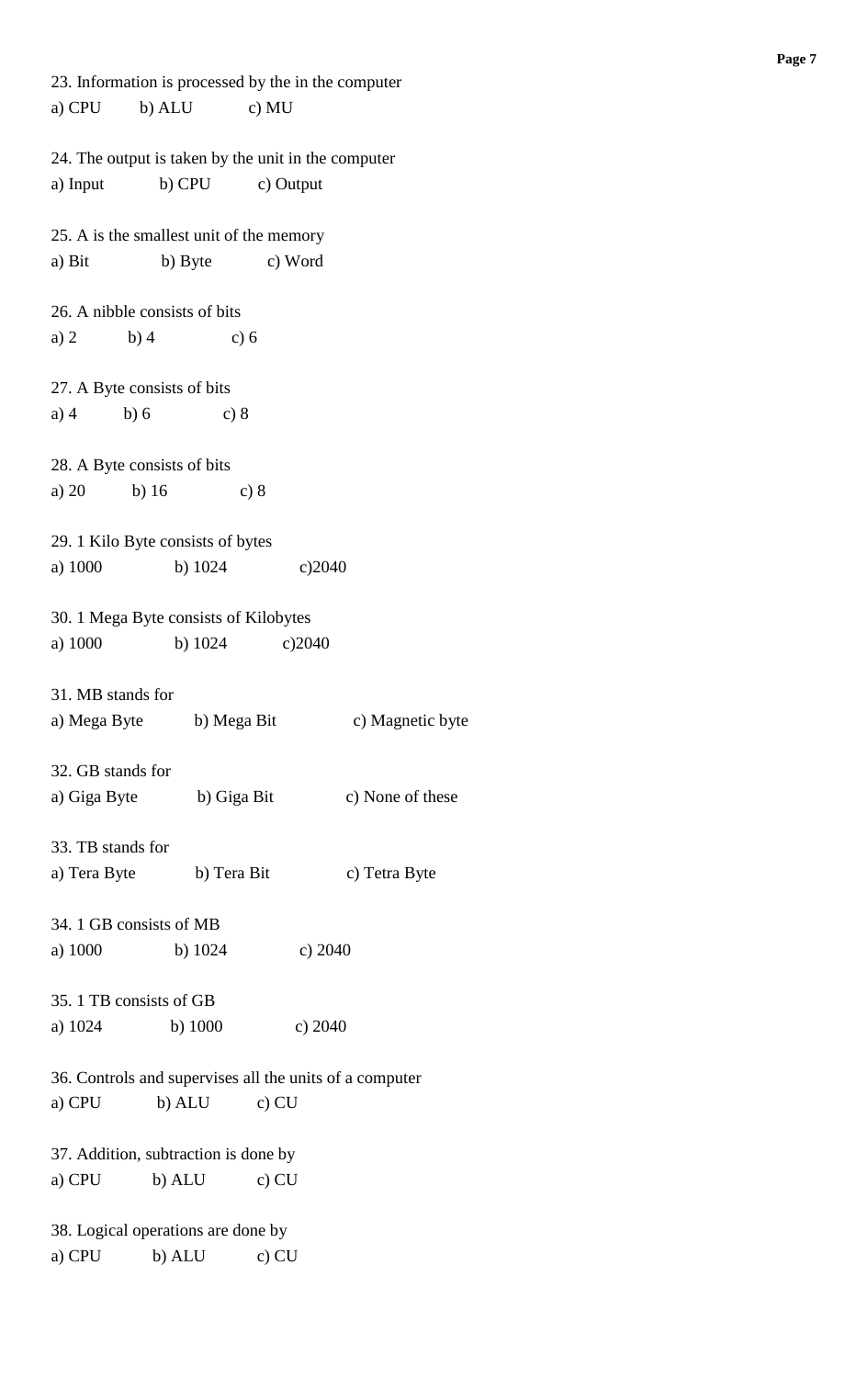| 39. Is like the traffic e policeman                                                                                                     |
|-----------------------------------------------------------------------------------------------------------------------------------------|
| b) ALU<br>$c)$ CU<br>a) CPU                                                                                                             |
| 40. RAM consists of chips<br>a) Blank<br>b) Filled<br>c) Conductor                                                                      |
| 41. Numerically, an ON is represented by a                                                                                              |
| $b)$ 1<br>c) $2$<br>a)0                                                                                                                 |
| 42. EDP stands for<br>a) Electronic Data Projector b) Electronic Data Processing c) Electric data Post                                  |
| 43. The physical components of a computer are called                                                                                    |
| b) Software<br>a) Hardware<br>c) Firmware                                                                                               |
| 44. Keyboard, mouse is the examples of<br>a) Hardware<br>b) Software<br>c) Firmware<br>45. Computer software is divided into categories |
| a) Three<br>b) Four<br>c) Two                                                                                                           |
| 46. Software is the procedure written by the user to solve their problems<br>b) Application<br>a) System                                |
| 47. Is a temporary storage device                                                                                                       |
| a) Register<br>b) Hard disk<br>c) CPU                                                                                                   |
| <b>CHAPTER 3</b><br><b>INPUT/OUTPUT DEVICES</b>                                                                                         |

1. The devices through which information is transferred into a computer are called a) Input Devices b) Output Devices c) Both

2. Devices, which enable a computer to transfer information to humans or other devices are called a) Input Devices b) Output Devices c) Both

3. Backing storage devices are

a) Magnetic Tape b) Magnetic Disk c) Both

4. Punched card readers, paper tape readers are some old types of devices a) Input b) Output c) Both

5. A keyboard may be divided into general area a) Two b) Three c) Four

6. F1, F2, F3 keys are keys a) Special b) Function c) Control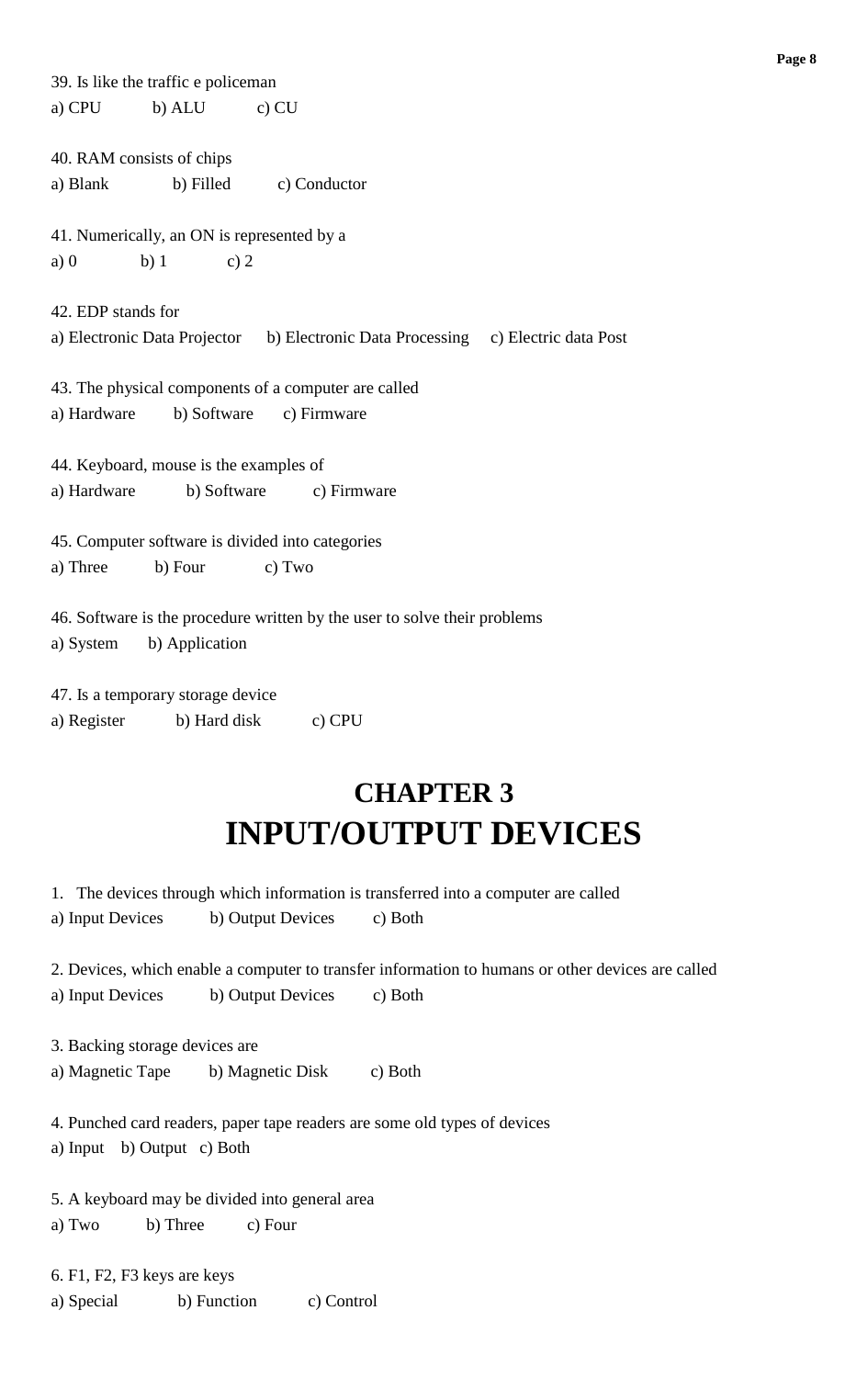7. F1 key is used for function in GW Basic language a) Help b) List c) Load 8. F2 key is used for in GW Basic a) Run b) List c) Load 9. F3 key is used for function in GW Basic language a) Help b) List c) Load 10. F4 key is used for function in GW Basic language a) Save b) List c) Load 11. F5 key is used for function in GW Basic language a) Count b) LPT c) TRON 12. F6 key is used for function in GW Basic language a) Help b) LPT c) TRON 13. F7 key is used for function in GW Basic language a) TROFF b) LPT c) TRON 14. F8 key is used for function in GW Basic language a) TROFF b) LPT c) TRON 15. F9 key is used for function in GW Basic language a) TROFF b) KEY c) TRON 16. F10 key is used for function in GW Basic language a) SCREEN b) List c) Load 17. F1 key in Word package is used for function a) Help b) Save c) Load 18. F2. key in Word package is used to a) move text or graphic b) delete text or graphic c) copy text 19. F3 key in Word package insert an a) Clipart b) Auto text c) Auto shape 20. F4 key in Word package repeat the a) Last Action b) Previous Action c) None of them 21. F5 key in Word package is for a) GoTo b) Delete c) None of them 22. F6 key in Word package is used to go to a) Next page b) Next frame c) None of them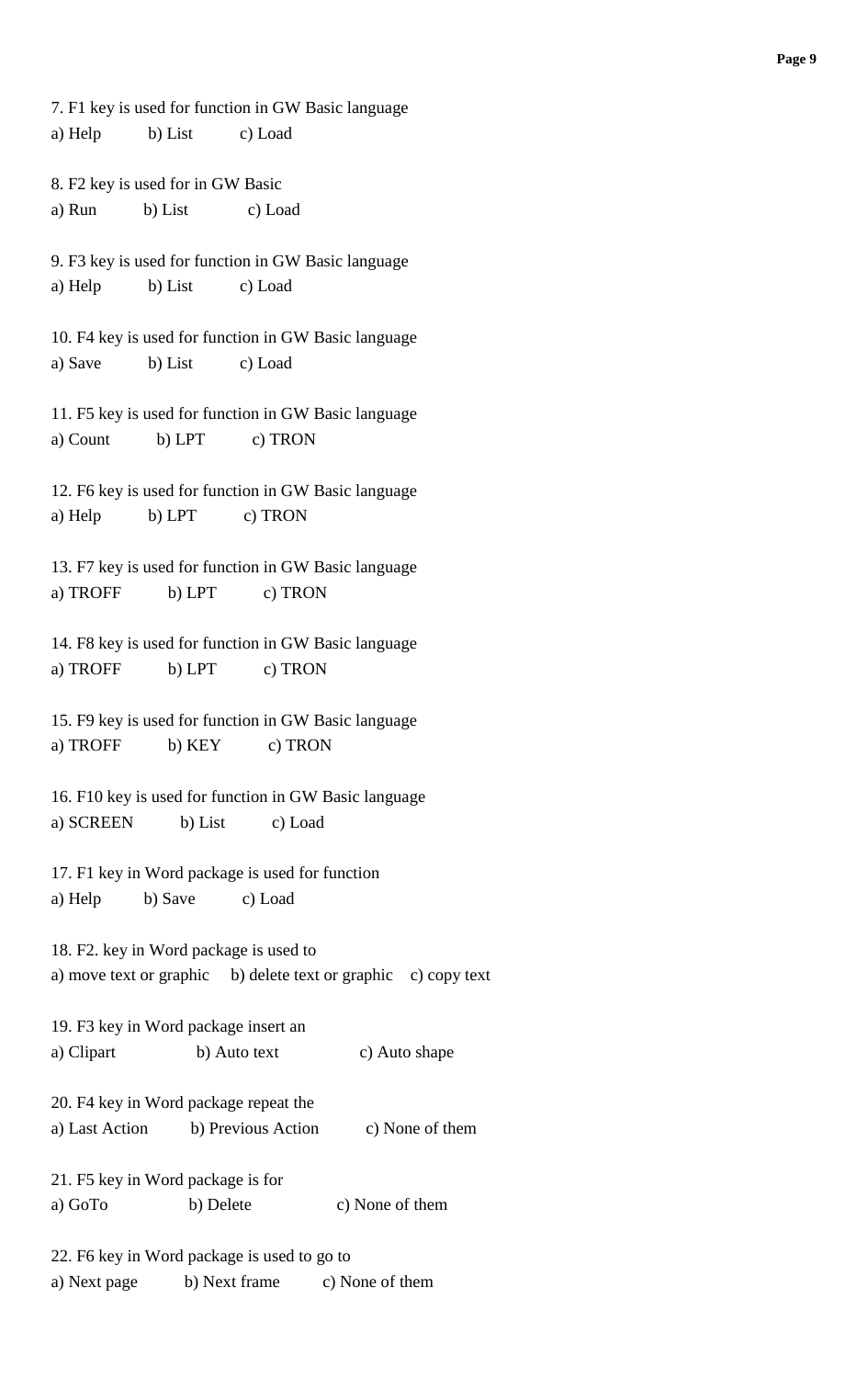| 23. F7 key in Word package chooses the                 |                            |                                                                      |  |
|--------------------------------------------------------|----------------------------|----------------------------------------------------------------------|--|
| a) Next page b) Next frame c) None of them             |                            |                                                                      |  |
| 24. F8 key in Word package extends the                 |                            |                                                                      |  |
| a) Next page b) Next frame c) None of them             |                            |                                                                      |  |
|                                                        |                            |                                                                      |  |
| 25. F10 key in Word package activate the               |                            |                                                                      |  |
| a) Menu bar                                            | b) Task bar                | c) Ruler                                                             |  |
|                                                        |                            |                                                                      |  |
| 26. F11 key in Word package is used to go to the       |                            |                                                                      |  |
| a) Next page                                           | b) Next file c) Next frame |                                                                      |  |
|                                                        |                            |                                                                      |  |
| 27. F12 key in Word package is short cut key of option |                            |                                                                      |  |
| a) Save as                                             | b) Save<br>c) Close        |                                                                      |  |
| 28. Ctrl key is a                                      |                            |                                                                      |  |
| a) Special Key b) Function Key                         |                            | c) Control Key                                                       |  |
|                                                        |                            |                                                                      |  |
| 29. There are basic types of keyboard                  |                            |                                                                      |  |
| a) Four                                                | b) Three<br>c) Two         |                                                                      |  |
|                                                        |                            |                                                                      |  |
| 30. The two basic types of keyboards are               |                            |                                                                      |  |
| a) PC XT                                               | b) AT<br>c) Both           |                                                                      |  |
|                                                        |                            |                                                                      |  |
| 31. A mouse is a device                                |                            |                                                                      |  |
| a) Input                                               | b) Pointing                | c) Both                                                              |  |
|                                                        |                            |                                                                      |  |
| 32. A joystick is a device                             |                            |                                                                      |  |
| a) Input b) Pointing c) Output                         |                            |                                                                      |  |
|                                                        |                            |                                                                      |  |
| 33. A joystick is used for                             |                            |                                                                      |  |
|                                                        |                            | a) Drawings b) Animations c) Playing Games                           |  |
|                                                        |                            |                                                                      |  |
| 34. A scanner is an device                             |                            |                                                                      |  |
| a) Input b) Output                                     |                            | c) Storage                                                           |  |
|                                                        |                            |                                                                      |  |
| 35. A scanner converts an image into form              |                            |                                                                      |  |
| a) Digital                                             | b) Analog c) Both          |                                                                      |  |
| 36. OCR stands for                                     |                            |                                                                      |  |
|                                                        |                            | a) Optical Character Recognition b) Optical Character Reader c) None |  |
|                                                        |                            |                                                                      |  |
| 37. There are types of scanners                        |                            |                                                                      |  |
| a) Three                                               | b) Two c) Four             |                                                                      |  |
|                                                        |                            |                                                                      |  |
| 38. The two types of scanners are                      |                            |                                                                      |  |
| a) Flatbed b) Handheld c) Both                         |                            |                                                                      |  |
|                                                        |                            |                                                                      |  |

39. Scanners differ in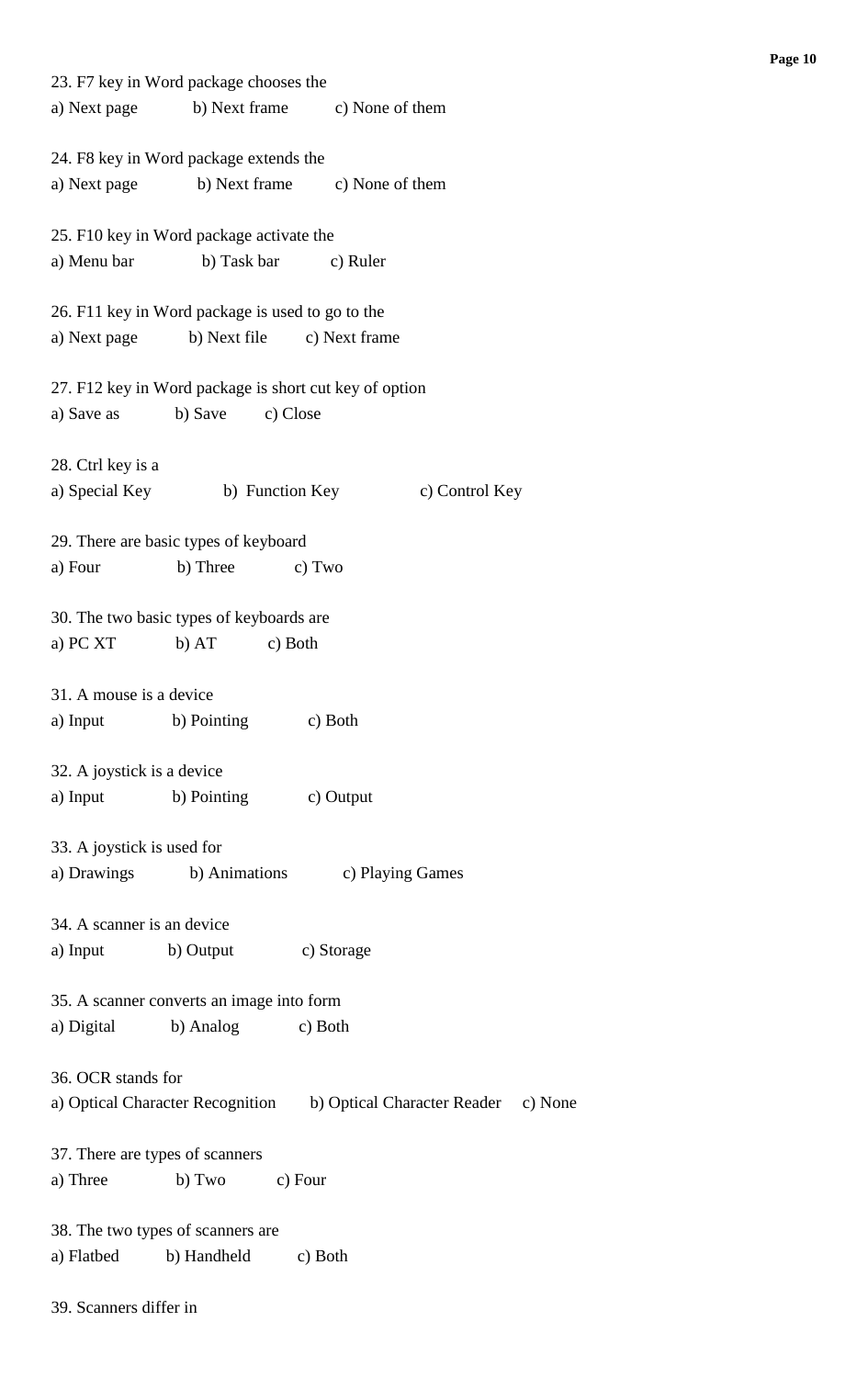| a) Resolution                  | b) Speed                                  | c) Both                                                          |                                       |  |  |
|--------------------------------|-------------------------------------------|------------------------------------------------------------------|---------------------------------------|--|--|
| 40. A trackball is a device    |                                           |                                                                  |                                       |  |  |
|                                | a) Output b) Pointing                     | c) None of them                                                  |                                       |  |  |
|                                |                                           |                                                                  |                                       |  |  |
| 41. A light pen is a device    |                                           |                                                                  |                                       |  |  |
| a) Input                       | b) Pointing                               | c) Output                                                        |                                       |  |  |
| 42. A light pen consists of    |                                           |                                                                  |                                       |  |  |
|                                | a) Pencil b) Photocell                    | c) Both                                                          |                                       |  |  |
|                                |                                           |                                                                  |                                       |  |  |
| 43. MICR stands for            |                                           |                                                                  |                                       |  |  |
|                                | a) Magnetic ink character reader          |                                                                  | b) Magnetic ink character recognition |  |  |
|                                | c) Magnetic ink character writer          |                                                                  |                                       |  |  |
|                                |                                           |                                                                  |                                       |  |  |
|                                | 44. Video digitizer is also a device      |                                                                  |                                       |  |  |
| a) Input                       |                                           | b) Output c) Pointing                                            |                                       |  |  |
|                                |                                           |                                                                  |                                       |  |  |
|                                | 45. Translating voice to text is known as |                                                                  |                                       |  |  |
|                                |                                           | a) Voice Recognition b) Voice Translation                        | c) None                               |  |  |
|                                |                                           | 46. There are steps involved in speech recognition               |                                       |  |  |
| a) Two                         | b) Three                                  | c) Four                                                          |                                       |  |  |
|                                |                                           |                                                                  |                                       |  |  |
|                                |                                           | 47. Digital cameras operate on the same basis as                 |                                       |  |  |
| a) Basic Camera                | b) Scanner                                | c) Plotter                                                       |                                       |  |  |
|                                |                                           |                                                                  |                                       |  |  |
|                                |                                           | 48. The Traditional camera uses film while digital camera uses a |                                       |  |  |
| $a)$ CD                        | b) CCD                                    | c) Hard disk                                                     |                                       |  |  |
|                                |                                           |                                                                  |                                       |  |  |
| 49. CCD stands for             |                                           |                                                                  |                                       |  |  |
| a) Charged Coupled Device      |                                           | b) Compact CD                                                    | c) None of them                       |  |  |
|                                |                                           |                                                                  |                                       |  |  |
| 50. CRT stands for             |                                           | b) Cathode Ray Tube                                              | c) Cathode Ray Technique              |  |  |
| a) Compact Relay Time          |                                           |                                                                  |                                       |  |  |
|                                | 51. A video monitor consists of           |                                                                  |                                       |  |  |
| a) CRT                         | b) CCD                                    | c) Picture                                                       |                                       |  |  |
|                                |                                           |                                                                  |                                       |  |  |
| 52. Monitor is just like a     |                                           |                                                                  |                                       |  |  |
| a) VCR                         | b) TV                                     | c) Both                                                          |                                       |  |  |
|                                |                                           |                                                                  |                                       |  |  |
| 53. There are types of monitor |                                           |                                                                  |                                       |  |  |
| a) Four                        | b) Two                                    | c) Three                                                         |                                       |  |  |
|                                |                                           |                                                                  |                                       |  |  |
|                                |                                           | 54. Daisy wheel printer produces a quality print                 |                                       |  |  |
| a) Low                         | b) High                                   | c) Moderate                                                      |                                       |  |  |

**Page 11**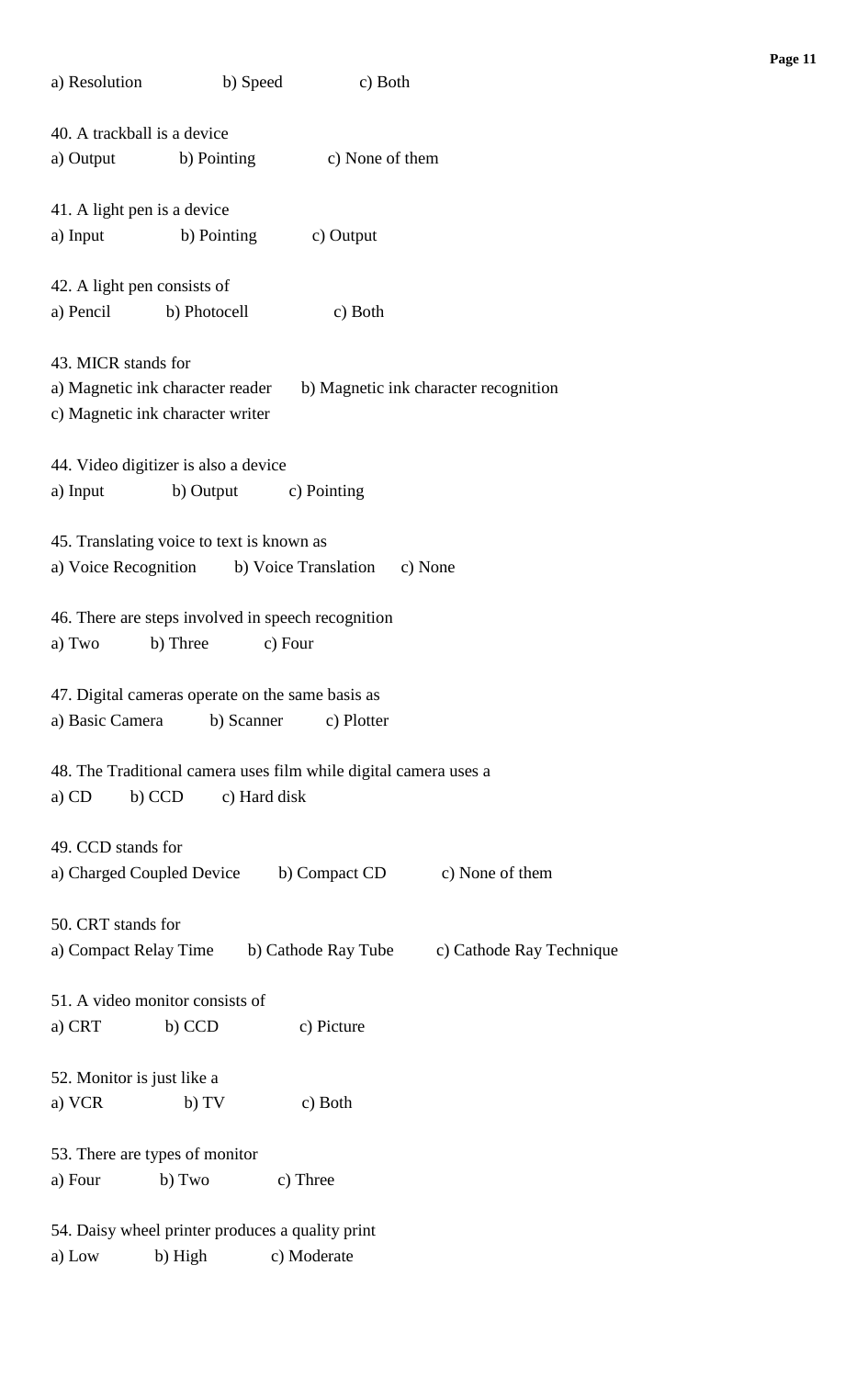| 55. Line printers are used with computers                            |  |  |  |  |  |
|----------------------------------------------------------------------|--|--|--|--|--|
| a) Mini<br>b) Mainframe c) Both                                      |  |  |  |  |  |
|                                                                      |  |  |  |  |  |
| 56. The line printers print line at a time                           |  |  |  |  |  |
| a) One<br>b) Two<br>c) Three                                         |  |  |  |  |  |
|                                                                      |  |  |  |  |  |
| 57. The speed of line printers is greater than lines per minute      |  |  |  |  |  |
| b) $1200$<br>a) 1000<br>$c)$ 1400                                    |  |  |  |  |  |
|                                                                      |  |  |  |  |  |
| 58. Line printer is divided into categories                          |  |  |  |  |  |
| a) Three<br>b) Two<br>c) Four                                        |  |  |  |  |  |
|                                                                      |  |  |  |  |  |
| 59. Non-impact printers are much faster than printers                |  |  |  |  |  |
| b) Laser<br>c) Both<br>a) Impact                                     |  |  |  |  |  |
|                                                                      |  |  |  |  |  |
| 60. Printers can only print on a special heat sensitivity waxy paper |  |  |  |  |  |
| b) Dot Matrix<br>c) Electro Thermal<br>a) Laser                      |  |  |  |  |  |
|                                                                      |  |  |  |  |  |
| 61. The speed of inkjet printer is about                             |  |  |  |  |  |
| a) $100 \text{ cps}$<br>b) $200 \text{cps}$ c) $300 \text{cps}$      |  |  |  |  |  |
|                                                                      |  |  |  |  |  |
| 62. Laser printers use technology                                    |  |  |  |  |  |
| b) Electro photography<br>a) Laser<br>c) Both                        |  |  |  |  |  |
|                                                                      |  |  |  |  |  |
| 63. The plotter is a special device                                  |  |  |  |  |  |
| b) Output c) Pointing<br>a) Input                                    |  |  |  |  |  |
|                                                                      |  |  |  |  |  |
| 64. Plotters are used to                                             |  |  |  |  |  |
| a) Draw Maps b) Playing Games c) Animations                          |  |  |  |  |  |
|                                                                      |  |  |  |  |  |
| 65. There are types of plotters                                      |  |  |  |  |  |
| a) Two<br>b) Three<br>c) Four                                        |  |  |  |  |  |
|                                                                      |  |  |  |  |  |
| 66. Two types of plotters are                                        |  |  |  |  |  |
| b) Flatbed c) Both<br>a) Drum                                        |  |  |  |  |  |
|                                                                      |  |  |  |  |  |
| 67. Drum plotters are used to produce output                         |  |  |  |  |  |
| a) Continuous<br>b) Page wise c) Both                                |  |  |  |  |  |
|                                                                      |  |  |  |  |  |
| 68. The storage capacity of CDROM is                                 |  |  |  |  |  |
| a) 400 MB<br>b) 700 MB c) 900 MB                                     |  |  |  |  |  |
|                                                                      |  |  |  |  |  |
| 69. Cassettes store data                                             |  |  |  |  |  |
| a) Sequentially b) Directly c) Randomly                              |  |  |  |  |  |
|                                                                      |  |  |  |  |  |
| 70. There are types of floppy discs according to storage capacity    |  |  |  |  |  |
| b) Three<br>a) Two<br>c) Four                                        |  |  |  |  |  |
|                                                                      |  |  |  |  |  |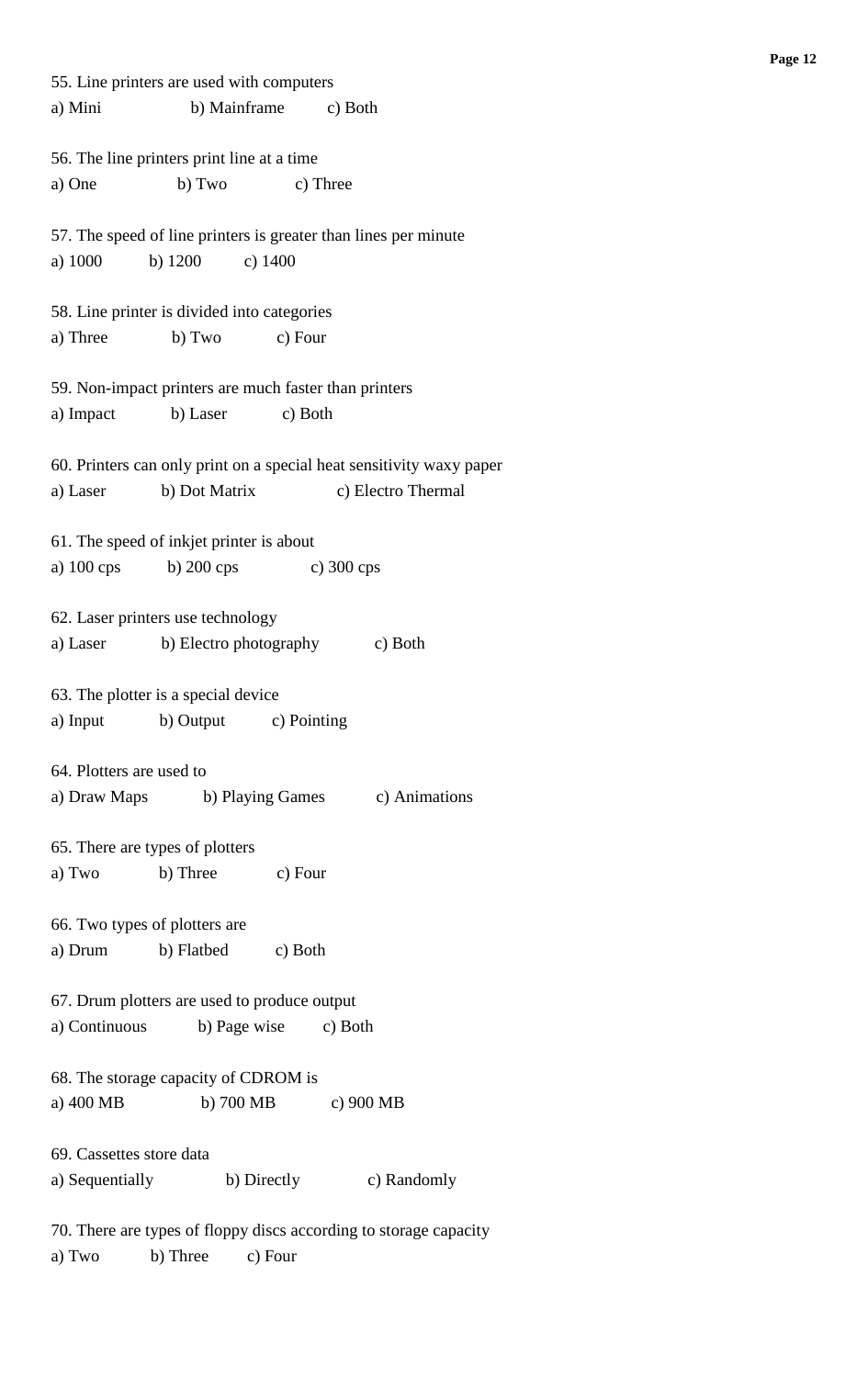71. Floppy disks and hard disk are the types of a) Magnetic Disks b) Magnetic Tape c) None

72. Double density and High density are the capacities of a) Hard Disk b) Floppy Disk c) Both

73. A holographic memory is made on special recording medium similar to a) Photographic b) Laser c) Both

74. Hard disk is faster as compared to a) Magnetic Tape b) Floppy Disk c) Both

75. Hard store more data than a) Magnetic Tape b) Floppy Disk c) Both

## **CHAPTER 4 STORAGE DEVICES**

|                                                                                         | 1. Computer storage is also referred as computer<br>a) Memory b) Begin c) Both |        |                                      |  |
|-----------------------------------------------------------------------------------------|--------------------------------------------------------------------------------|--------|--------------------------------------|--|
| 2. Computer storage is divided into types                                               |                                                                                |        |                                      |  |
| a) $2$                                                                                  | $b)$ 3                                                                         | $c)$ 4 |                                      |  |
| 3. Bit stands for digit                                                                 |                                                                                |        |                                      |  |
|                                                                                         | a) Binary b) Begin                                                             |        | c) Best                              |  |
| 4. The value of bit is<br>a) 0,1 b) 0,2                                                 |                                                                                | c) 0,4 |                                      |  |
| 5. The storage capacity of computer is measured in<br>b) Bit c) Both of them<br>a) Byte |                                                                                |        |                                      |  |
| 6. Main memory is also called memory<br>b) Secondary c) Both of them<br>a) Primary      |                                                                                |        |                                      |  |
|                                                                                         | 7. Main memory is the extension of                                             |        |                                      |  |
|                                                                                         |                                                                                |        | a) CPU b) Hard disk c) Magnetic Tape |  |
| 8. Main memory is directly accessible by<br>a) CPU<br>b) Hard Disk c) Both of them      |                                                                                |        |                                      |  |
| 9. The function of main memory is controlled by the                                     |                                                                                |        |                                      |  |
| a) ALU                                                                                  | b) CPU c) Hard Disk                                                            |        |                                      |  |
| a) Input                                                                                | 10. Min memory accepts data from the unit                                      |        | b) Output c) None of them            |  |
|                                                                                         |                                                                                |        |                                      |  |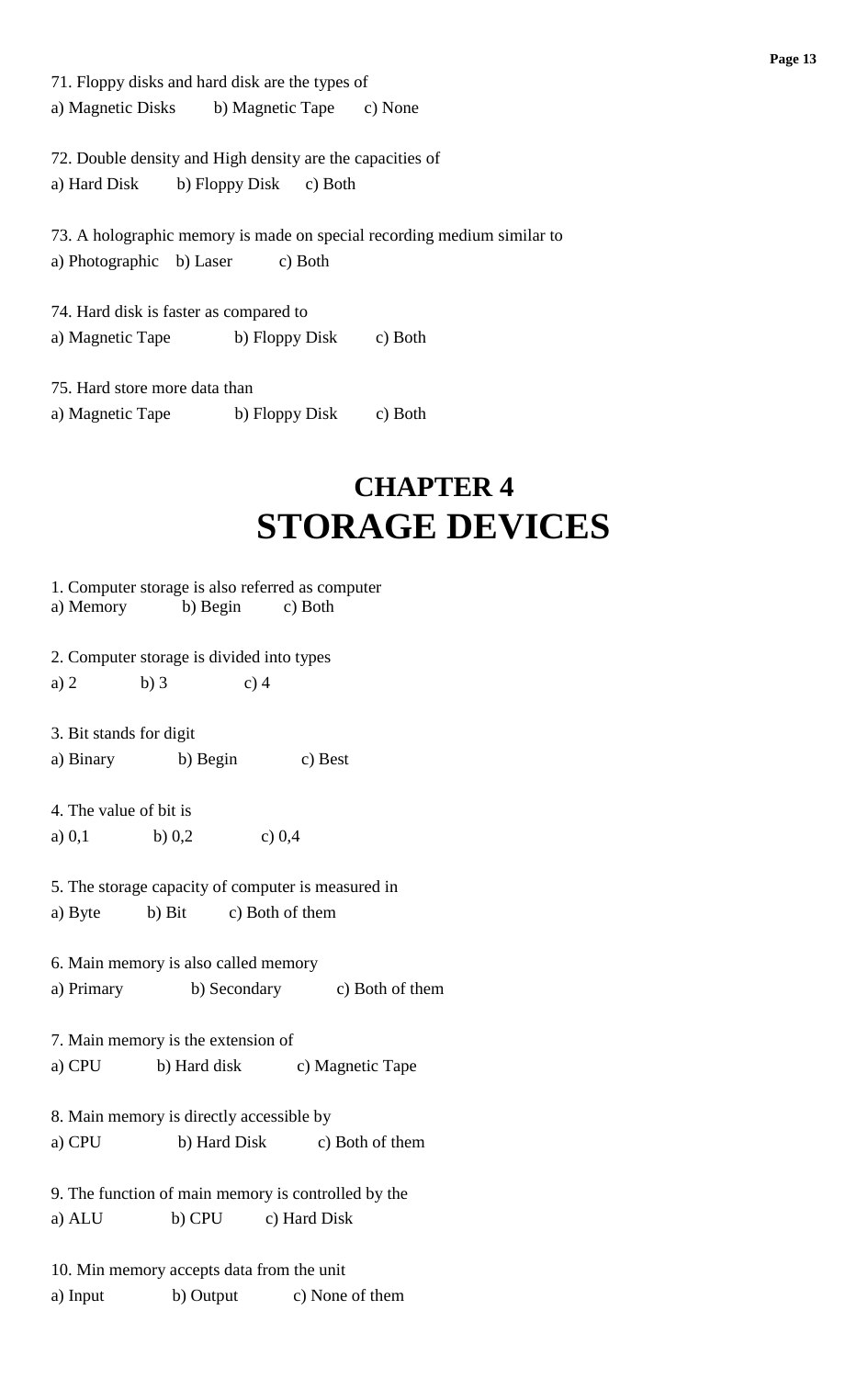11. Also stores the data which is being used by the CPU a) Main Memory b) Hard disk c) Both 12.The most common kind of semi conductor memories is a) RAM and ROM b) Hard Disk c) Magnetic Tape 13.Is active only when the computer is on a) RAM b) Hard Disk c) Magnetic Tape 14. RAM has a very speed a) Low b) High c) Moderate 15. Most of the today's computers use technology of RAM a) CMOS b) Solid state c) Laser 16. SIMM stands for a) Single inline memory module b) Static internal memory module 17. SIMMs are circuit boards with links directly to a) Motherboard b) Processor c) Ports 18. SRAM is than DRAM a) Faster b) Slower c) None 19. In case of larger RAM windows can run a) Slower b) Faster c) Normal 20. DIP stands for a) Double input processor b) Dual inline pin c) Double inline protocol 21. ROM cannot be by the program a) Altered b) Moved c) Inserted 22. ROM is designed by the a) Manufacturers b) Software developers c) Users themselves 23. Program stored in ROM are called a) Firmware b) Shareware c) Standard 24. Flash memory is a type of memory a) Volatile b) Non-volatile c) Secondary 25. Flash memory is easily altered by the user a) Altered b) Deleted c) Inserted 26. DIMMs stands for a) Dual inline memory module b) Double inline memory model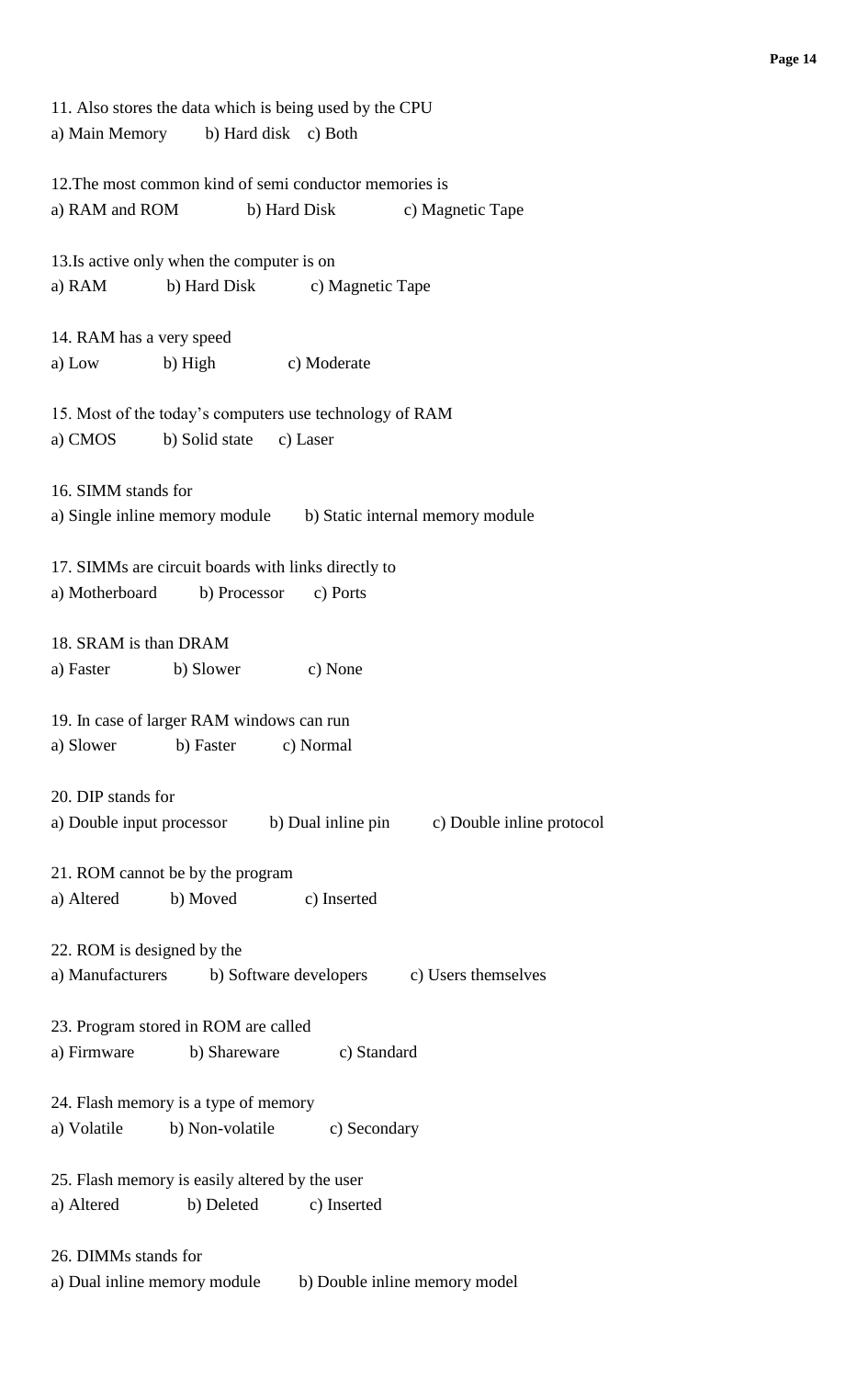| 27. Refers to the rate at which work can be performed by a computer system              |  |  |  |
|-----------------------------------------------------------------------------------------|--|--|--|
| a) Throughput<br>b)Speed                                                                |  |  |  |
| 28. Is faster than RAM                                                                  |  |  |  |
| a) ROM<br>b) PROM<br>c) Cache Memory                                                    |  |  |  |
|                                                                                         |  |  |  |
| 29. Memory stores a bulk of information                                                 |  |  |  |
| a) Primary<br>b) Secondary<br>c) Cache                                                  |  |  |  |
|                                                                                         |  |  |  |
| 30. Cache memory holds only those instructions and data that are likely to be needed by |  |  |  |
| c) Hard Disk<br>b) CPU<br>a) MU                                                         |  |  |  |
|                                                                                         |  |  |  |
| 31. Auxiliary storage is of types                                                       |  |  |  |
| b) Two<br>a) Three<br>c) Four                                                           |  |  |  |
|                                                                                         |  |  |  |
| 32. Sequential access is                                                                |  |  |  |
| a) Addressable<br>c)None of them<br>b) Non-addressable                                  |  |  |  |
|                                                                                         |  |  |  |
| 33. Direct access is                                                                    |  |  |  |
| c)None of them<br>a) Addressable<br>b) Non-addressable                                  |  |  |  |
|                                                                                         |  |  |  |
| 34. Direct access storage devices come in forms                                         |  |  |  |
| a) Three<br>b) Two<br>c) Four                                                           |  |  |  |
|                                                                                         |  |  |  |
| 35. Magnetic tape is coated with                                                        |  |  |  |
| a) Laser technology<br>b) Ferrous oxide<br>c) None of them                              |  |  |  |
|                                                                                         |  |  |  |
| 36. Magnetic tape is available in forms                                                 |  |  |  |
| a) 2 Primary b) 3 Primary<br>c) 4 Primary                                               |  |  |  |
|                                                                                         |  |  |  |
| 37. Magnetic tape is coated on side with magnetic material                              |  |  |  |
| c) Three                                                                                |  |  |  |
| b) Two<br>a) One                                                                        |  |  |  |
|                                                                                         |  |  |  |
| 38. Magnetic tape is slower than                                                        |  |  |  |
| a) Hard Disk<br>b) Cassettes<br>c) None of them                                         |  |  |  |
|                                                                                         |  |  |  |
| 39. Magnetic tape process data                                                          |  |  |  |
| c) None of them<br>a) Directly<br>b) Sequentially                                       |  |  |  |
|                                                                                         |  |  |  |
| 40. Magnetic disc is made up of rotating platters                                       |  |  |  |
| $b)$ 2 or more<br>a) 1 or more<br>c) $3$ or more                                        |  |  |  |
|                                                                                         |  |  |  |
| 41. Magnetic disc process data                                                          |  |  |  |
| b) Sequentially<br>c) None of them<br>a) Directly                                       |  |  |  |
|                                                                                         |  |  |  |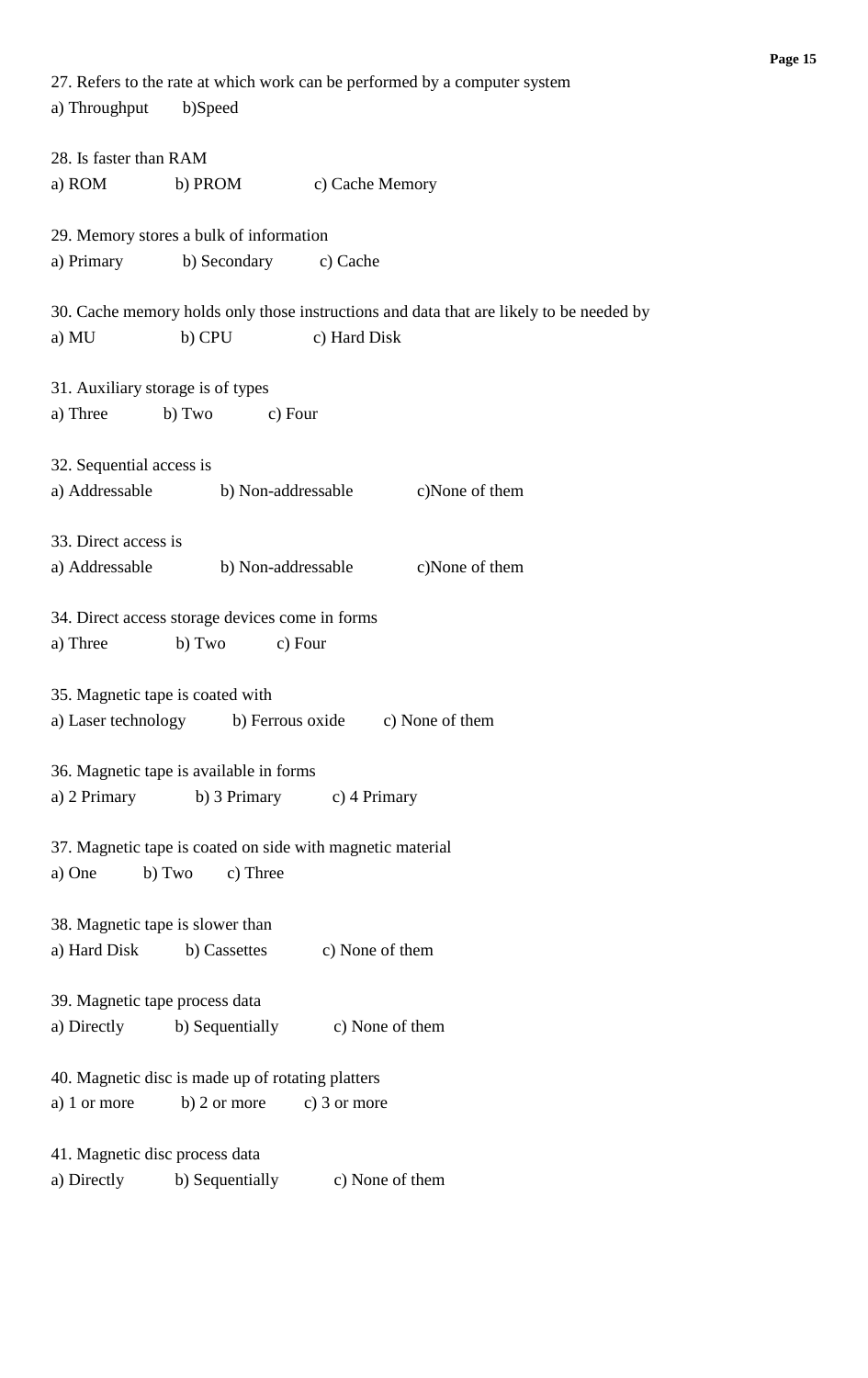42. Magnetic discs are divided into a) Hard disk b) Floppy disc c) Both 43. Hard disks are a) Interchangeable b) Not Interchangeable c) None of them 44. Floppy discs are than hard disks a) Smaller b) Bigger c) None of them 45. Floppies are available in sizes a) 2.1" and 4.5" b) 3.5" and 5.25" c) None of them 46. Double density 5.25" disc has capacity of KB a) 720 b) 650 c) 360 47. High density 5.25" disc has capacity of MB a) 1.2 b) 1.44 c) 760 48. Double density 3.5" has the capacity of MB a) 720 b) 650 c) 360 49. High density 3.5" disc has capacity of MB a) 1.2 b) 1.44 c) 760 50. The storage capacity of each sector on a particular track is a) 700 b) 650 c) 512 51. Each sector is assigned a unique

a) Number b) Character c) String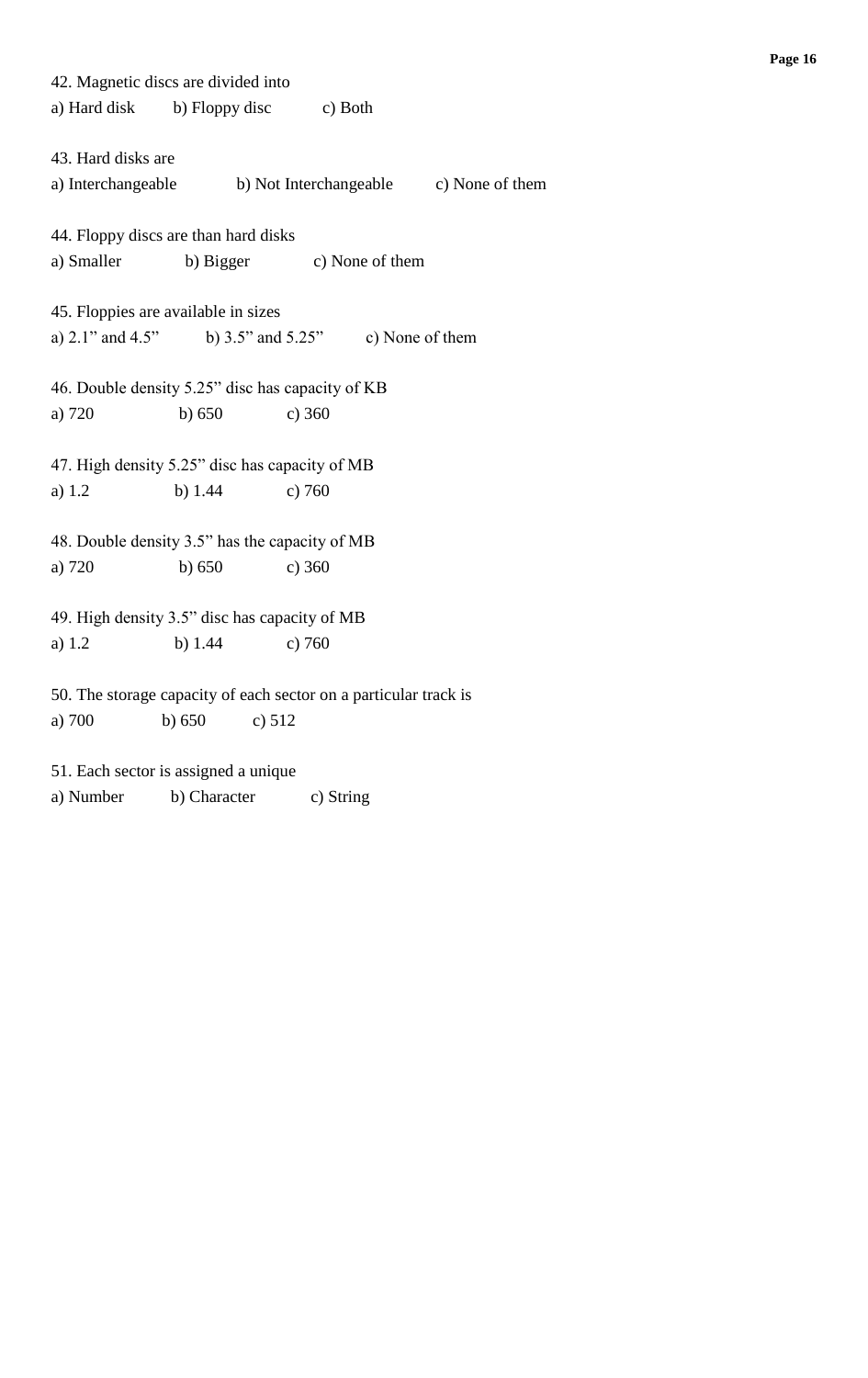### **CHAPTER 5 DATA REPRESENTATION**

| 1. The ASCII is a code                                                                             |  |  |  |
|----------------------------------------------------------------------------------------------------|--|--|--|
| $a)$ 5 bit<br>b) 6 bit<br>c) $7 \text{ bit}$                                                       |  |  |  |
|                                                                                                    |  |  |  |
| 2. The EBSIDC is a code                                                                            |  |  |  |
| $a)$ 5 bit<br>b) 8 bit<br>c) $7 \text{ bit}$                                                       |  |  |  |
|                                                                                                    |  |  |  |
| 3. The set of characters including 26 characters of English alphabets and 10 digits is called data |  |  |  |
| b) Alphanumeric<br>c) Numeric<br>a) Alphabetic                                                     |  |  |  |
|                                                                                                    |  |  |  |
| 4. The number of bytes in a word in called                                                         |  |  |  |
| a) Storage capacity b) Word length<br>c) None                                                      |  |  |  |
|                                                                                                    |  |  |  |
| 5. Computers directly understands digits                                                           |  |  |  |
| b) Decimal numbers<br>c) Octal number<br>a) Binary                                                 |  |  |  |
|                                                                                                    |  |  |  |
| 6. Computers did not directly understands                                                          |  |  |  |
| b) Decimal numbers<br>a) Letters<br>c) Both                                                        |  |  |  |
|                                                                                                    |  |  |  |
|                                                                                                    |  |  |  |
| 7. Raw facts are called                                                                            |  |  |  |
| a) Information<br>b) Data<br>c) Program                                                            |  |  |  |
|                                                                                                    |  |  |  |
| 8. Processed data is called                                                                        |  |  |  |
| a) Information<br>b) Data<br>c) Program                                                            |  |  |  |
|                                                                                                    |  |  |  |
| 9. Data is classified into types                                                                   |  |  |  |
| $a)$ 3<br>b)4<br>c) 5                                                                              |  |  |  |
|                                                                                                    |  |  |  |
| 10. Numeric data contains                                                                          |  |  |  |
| b) Numbers<br>c) Symbols<br>a) Letters                                                             |  |  |  |
|                                                                                                    |  |  |  |
| 11. Numeric data can be integer or data                                                            |  |  |  |
| b) Positive<br>a) Real<br>c) Even                                                                  |  |  |  |
|                                                                                                    |  |  |  |
| 12. Integer data consists of negative or positive                                                  |  |  |  |
| a) Fractions<br>b) Whole numbers c) None of them                                                   |  |  |  |
|                                                                                                    |  |  |  |
| 13. Real data contains numbers which may be                                                        |  |  |  |
| a) Fractions<br>b) Whole numbers c) None of them                                                   |  |  |  |
|                                                                                                    |  |  |  |
|                                                                                                    |  |  |  |
| 14. Alphabetic data includes combination of                                                        |  |  |  |
| a) Letter & alphabets<br>b) Numbers<br>c) Symbols                                                  |  |  |  |
|                                                                                                    |  |  |  |
| 15. The decimal number system consists of number                                                   |  |  |  |
| a) 8<br>b)7<br>c) $10$                                                                             |  |  |  |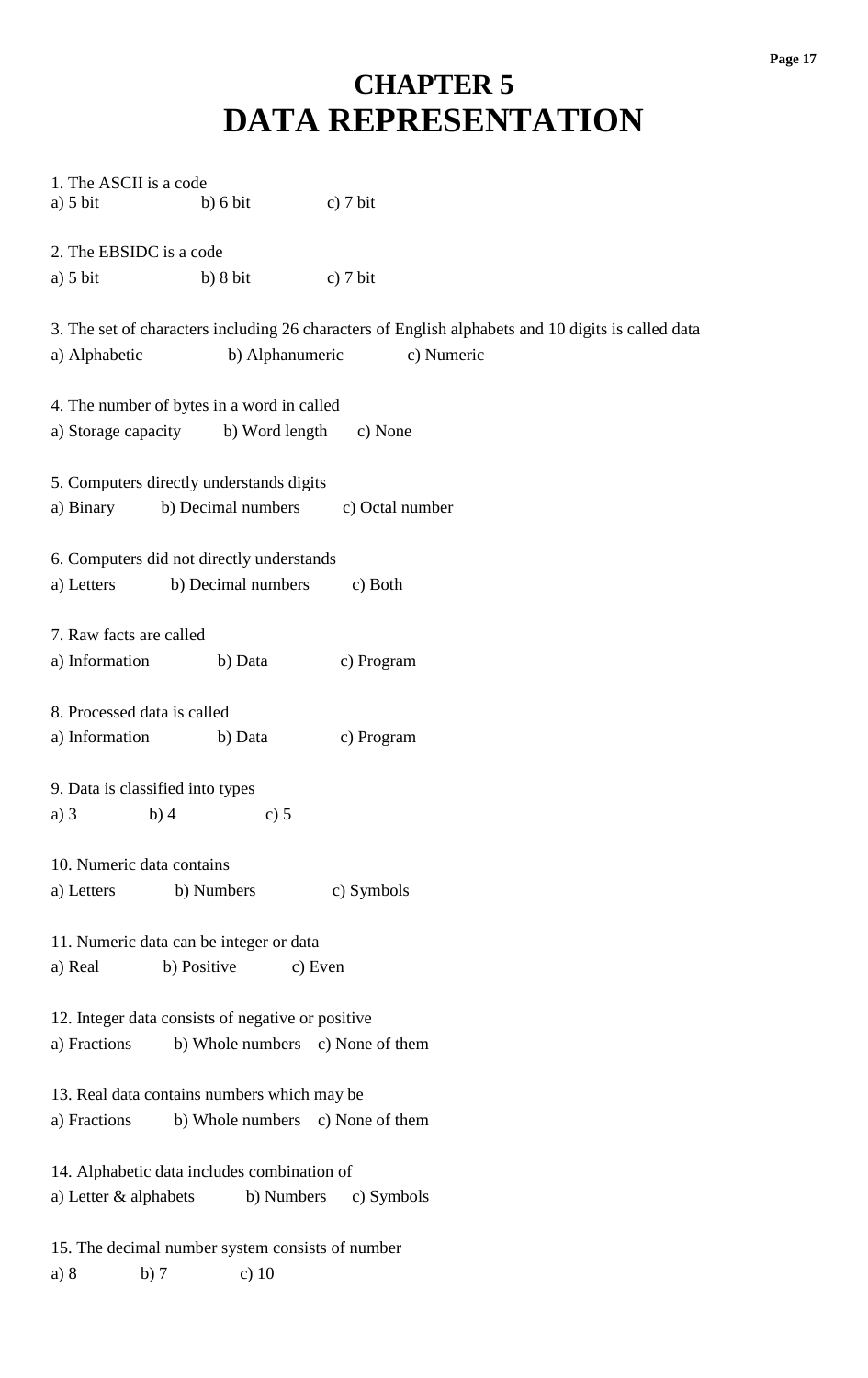16. The base of decimal number system is a) 8 b) 7 c) 10

#### 17. The base of octal number system is a) 8 b) 7 c) 10

18. The base of Hexadecimal number system is

a) 8 b) 16 c) 10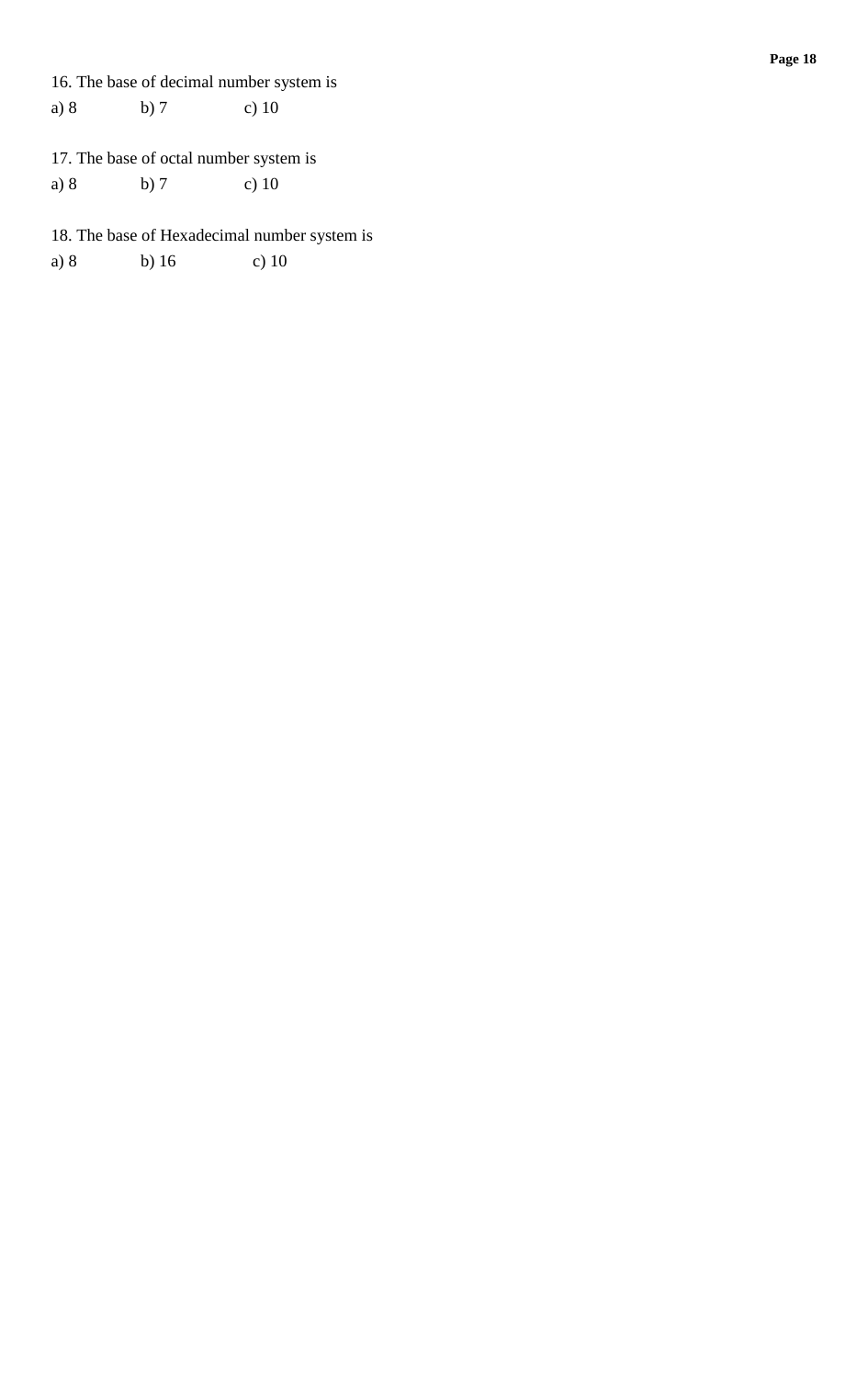## **CHAPTER 6 BOOLEAN ALGEBRA**

1. Boolean Algebra derives its name from the British mathematician a) George Boole b) Charles Boole c) None of them 2. A Boolean variable can only have one of the values a)  $3,1$  b)  $2,0$  c)  $0,1$ 3. An OR Gate has at least \_\_\_\_\_\_\_\_ inputs a) 2 b) 3 c) 4 4. An AND Gate has at least \_\_\_\_\_\_\_\_\_ inputs a) 2 b) 3 c) 4 5. A Not Gate has only inputs a) 3 b) 2 c) 1 6. In order to get high output in AND gate all inputs must be a) Low b) High c) Equal 7. In order to get high output in OR gate one of inputs must be a) Low b) High c) Equal 8. The output of the NOT gate is always the of the original value a) Same b) Reverse c)None 9. In Boolean Algebra the AND operation is represented by the sign a) + b) **.** c) \* 10. In Boolean Algebra the OR operation is represented by the sign a) + b) **.** c) \* 11. An inverter is also called a) Same b) Not c) Yes 12. In Boolean Algebra x + 0 = \_\_\_\_\_\_\_\_ a) x b) 0 c) 1 13. In Boolean Algebra  $x + 1 = \underline{\hspace{2cm}}$ a) x b) 0 c) 1 14. Truth table shows all possible combinations of a) Input b) Output c) Both 15. The complement of a product equals the of the complements

a) Sum b) Product c) Reverse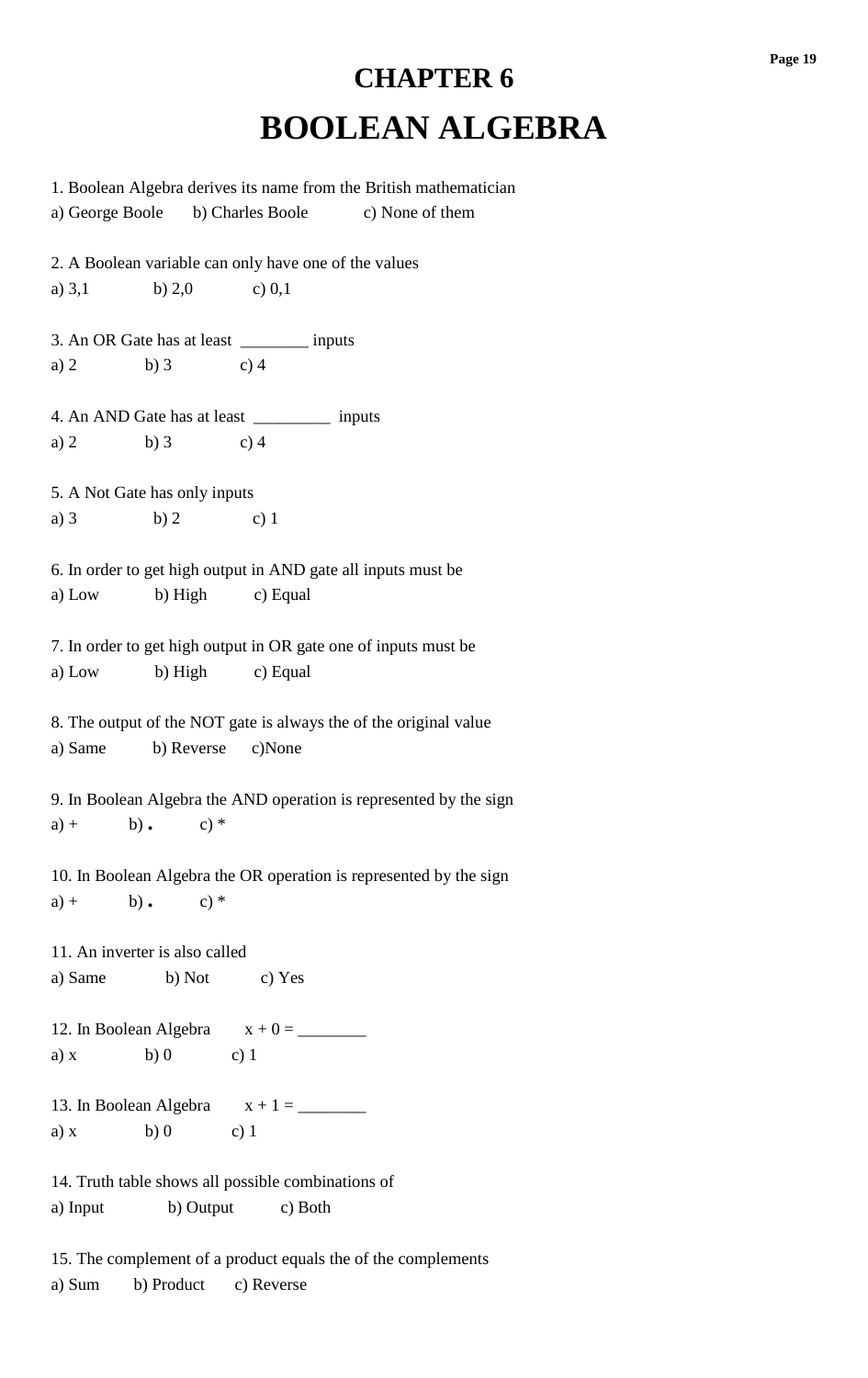16. Boolean operators and Boolean variables combine to form Boolean a) Expression b)Output

17. The Boolean expression depicts law a) Commutative b) Associative c) Distributive 18. The Boolean expression  $x + (y + z) = (x + y) + z$  depicts law a) Commutative b) Associative c) Distributive 19. The Boolean expression  $x \cdot (y \cdot z) = (x \cdot y) \cdot z$  depicts law a) Commutative b) Associative c) Distributive 20. The Boolean expression x .  $(y + z) = x$  .  $y + x$  . z depicts law a) Commutative b) Associative c) Distributive 21. The Boolean expression  $(x + y)$ .  $(x + z) = x + (y \cdot z)$  depicts law a) Commutative b) Associative c) Distributive 22. In Boolean Algebra x . x = \_\_\_\_\_\_\_\_ a) x b) 0 c) 1 23. Logic gate is similar to the function of two series switches a) AND b) OR c)NOT 24. Logic gate is similar to the function of two parallel switches

a) AND b) OR c)NOT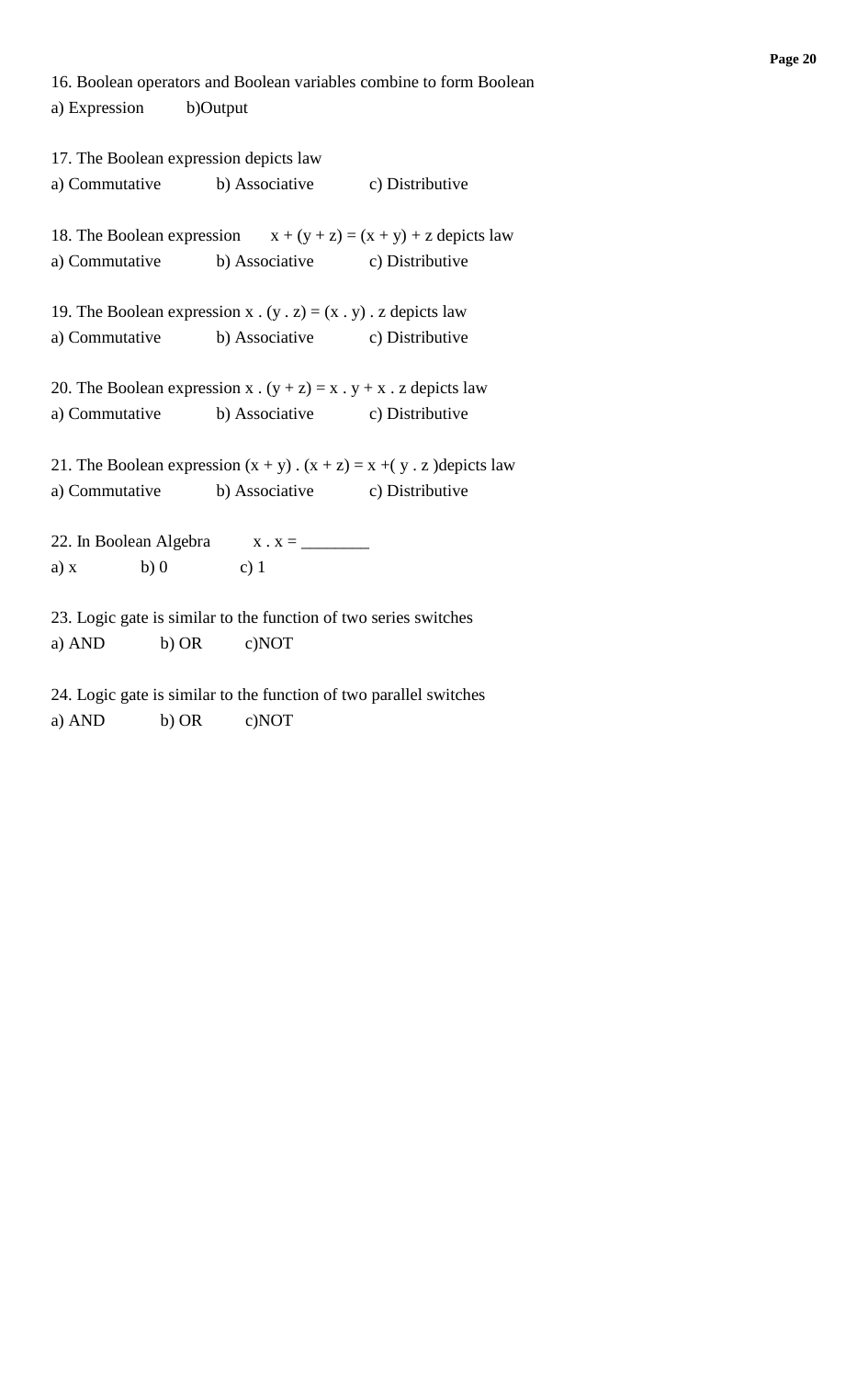# **CHAPTER 7 COMPUTER SOFTWARE**

| 1. The program inside the computer is called             |                           |           |                         |                                                                                  |
|----------------------------------------------------------|---------------------------|-----------|-------------------------|----------------------------------------------------------------------------------|
| a) Software                                              | b) Hardware               |           | c) Shareware            |                                                                                  |
|                                                          |                           |           |                         |                                                                                  |
| 2. There are types of software                           |                           |           |                         |                                                                                  |
| a) Four                                                  | b) Three                  | c) Two    |                         |                                                                                  |
|                                                          |                           |           |                         |                                                                                  |
| 3. The system software is used to control the            |                           |           |                         |                                                                                  |
| a) Software                                              | b) Hardware               |           | c) Shareware            |                                                                                  |
|                                                          |                           |           |                         |                                                                                  |
| 4. Operating system is a software                        |                           |           |                         |                                                                                  |
| a) System b) Application                                 |                           |           | c) Shareware            |                                                                                  |
|                                                          |                           |           |                         |                                                                                  |
|                                                          |                           |           |                         | 5. Set of programs that coordinate the computers software and hardware is called |
| a) Operating System b) Application Software              |                           |           |                         | c) Shareware                                                                     |
|                                                          |                           |           |                         |                                                                                  |
| 6. I/O stands for                                        |                           |           |                         |                                                                                  |
| a) Integration/Output                                    |                           |           |                         | b) Input /Output c) None of them                                                 |
|                                                          |                           |           |                         |                                                                                  |
| 7. UNIX is an                                            |                           |           |                         |                                                                                  |
| a) Operating System                                      |                           |           | b) Application Software | c) Shareware                                                                     |
|                                                          |                           |           |                         |                                                                                  |
| 8. DOS is a user operating system                        |                           |           |                         |                                                                                  |
| a) Multi                                                 | b) Multitasking           |           | c) Single               |                                                                                  |
|                                                          |                           |           |                         |                                                                                  |
| 9. UNIX is a user operating system                       |                           |           |                         |                                                                                  |
| a) Multi b) Multitasking c) Single                       |                           |           |                         |                                                                                  |
|                                                          |                           |           |                         |                                                                                  |
| 10. Windows 2000 is a user operating system              |                           |           |                         |                                                                                  |
| a) Multi                                                 | b) Multitasking c) Single |           |                         |                                                                                  |
|                                                          |                           |           |                         |                                                                                  |
| 11. NT stands for                                        |                           |           |                         |                                                                                  |
|                                                          |                           |           |                         | a) Number Techniques b) New Technology c) None of them                           |
|                                                          |                           |           |                         |                                                                                  |
| 12. Windows operating system is developed by corporation |                           |           |                         |                                                                                  |
| a) Dell                                                  | b) Compaq c) Microsoft    |           |                         |                                                                                  |
|                                                          |                           |           |                         |                                                                                  |
| 13. UNIX operating system is developed in language       |                           |           |                         |                                                                                  |
| a) Pascal                                                | $b)$ C                    | c) Cobol  |                         |                                                                                  |
|                                                          |                           |           |                         |                                                                                  |
| 14. Macintosh operating system is used in computers      |                           |           |                         |                                                                                  |
| a) Apple                                                 | b) Dell                   | c) Compaq |                         |                                                                                  |
|                                                          |                           |           |                         |                                                                                  |
| 15. Service software is divided into types               |                           |           |                         |                                                                                  |
| a)Four                                                   | b) Two                    |           | c) Three                |                                                                                  |